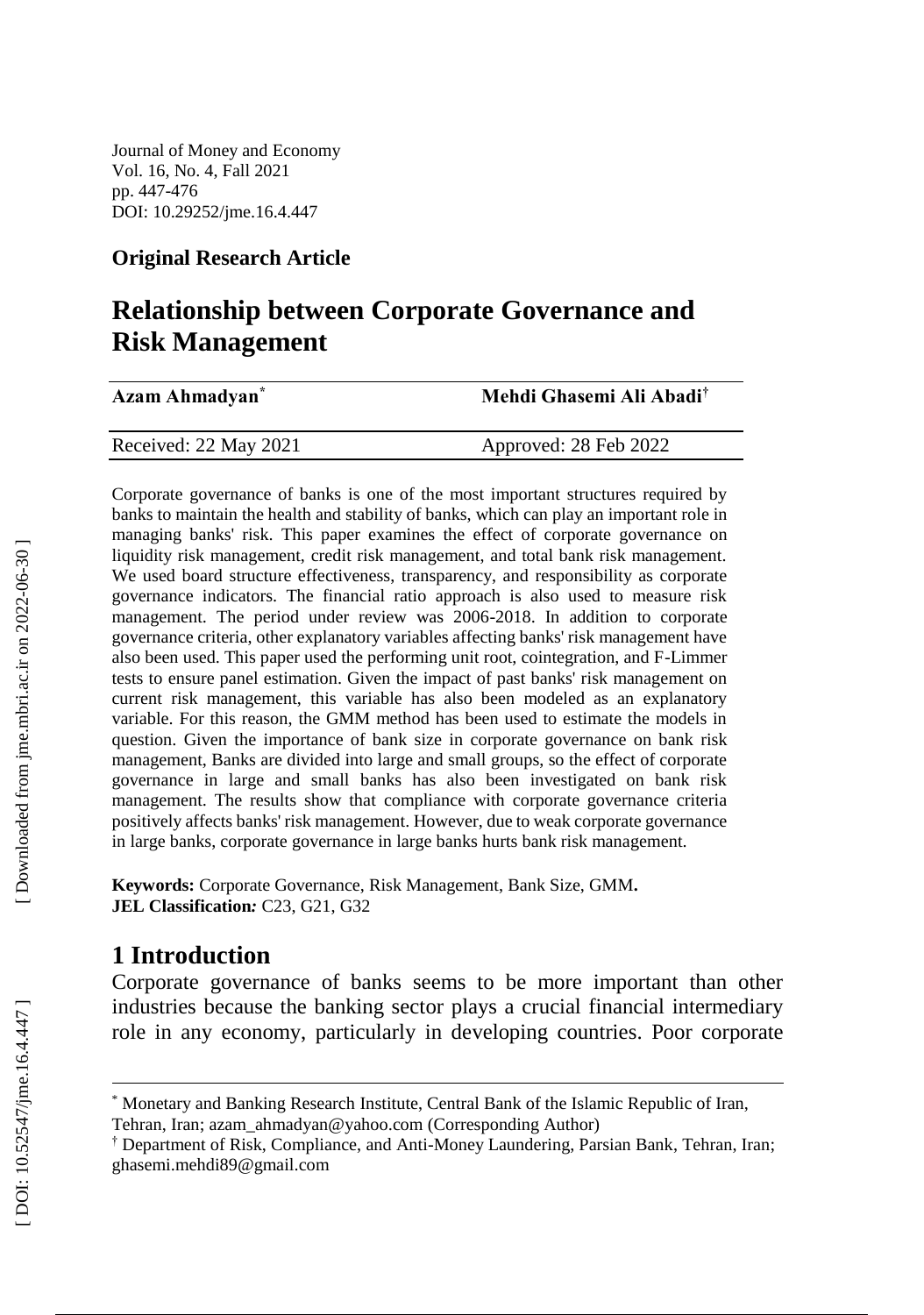governance of the banks can drive the market to lose confidence in the ability of a bank to properly manage its assets and liabilities, including deposits, which could, in turn, trigger a liquidity crisis and then it might lead to an economic crisis in a country and pose a systemic risk to the society at large (Cebenoyan & Strahan, 2001; Basel Committee on banking supervision, 2005; Alexander, 2006; Garcia -Marco & Robles -Fernandez, 2008). Therefore, it is important to examine the effect of corporate governance mechanisms in the banking sector. Research on corporate governance has tried to examine its impact on the financial performance of business entities (Rebeiz and Salameh, 2006; Mak and Kusnadi, 2004; Fosberg and Nelson, 1999).

The global financial crisis has shown that the board's role is very important in risk management. So good corporate governance can have good risk management. Different corporate governance codes indicate that risk management is one of the board of directors' responsibilities, so success in risk management requires good corporate governance.

On the one hand, in Iran, corporate governance is a new issue that has been considered, and measures have been taken to implement its various dimensions incoherently in Iran's money and capital markets. In 2017, the Banking Guidelines on Corporate Governance in Iranian non -governmental credit institutions were issued to the banks. Since that time, non -state banks have been required to adhere to corporate governance principles. But no instructions have been issued to state -owned banks.

On the other hand, one of the main challenges in Iranian's banking network is the weakness in risk management. This weakness has put Iranian banks at risk of bankruptcy.

The most important question in this paper is, can corporate governance improve risk management?

Significant risks of the Iranian banking network are liquidity risk and credit risk. For this purpose, this article to answer the main question examines the effect of corporate governance on liquidity risk and credit risk. Due to the lack of access to micro data in credit and liquidity risk, this paper uses the financial ratios approach to calculate the credit and liquidity risk .

This article takes note of points that distinguish it from other studies. In this paper, a good measure of corporate governance is designed. Given the importance of bank size in improving corporate governance and risk management performance, banks are divided into two groups of large and small banks, and the effect of corporate governance on risk management has been investigated in terms of size.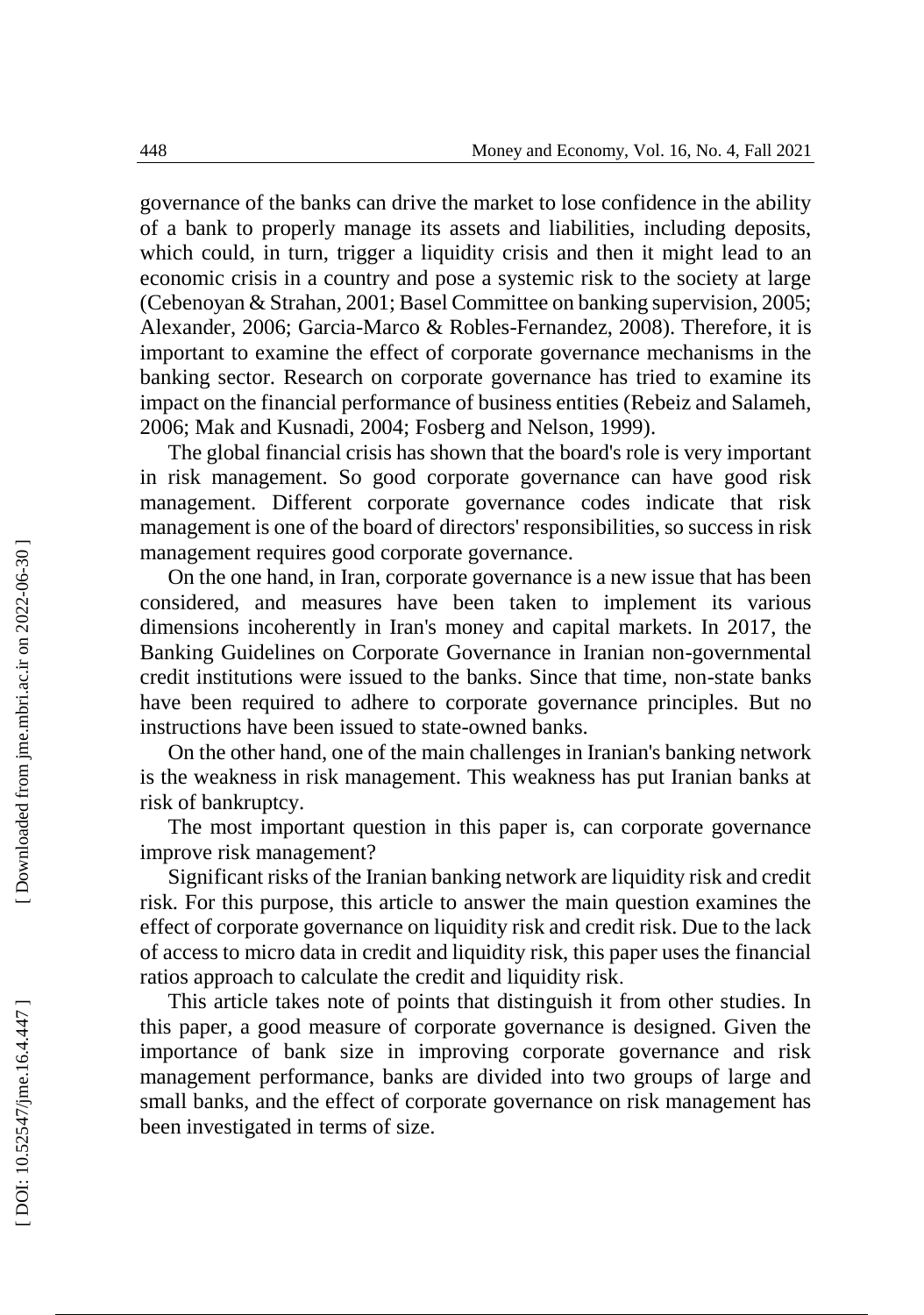The framework of the article is as follows. The second section highlights the importance of corporate governance in banks and the role of corporate governance on bank risk management. The third section survey the literature review about the relationship between corporate governance and bank risk management. In the fourth section, sampling and the evaluating tests are presented, and in the fifth section, the summary is presented.

## **2 Theoretical Background**

### **2.1 Corporate Governance in Banks**

A review of the literature on the relationship between corporate governance and the performance of banks indicates that there are few studies in this area (Levin 2004, Caprio et al. 2007). Corporate governance in banks is more complex in many respects than in non -financial corporations. Given the size of the banks, it is necessary to establish effective corporate governance in the banks. The role of banks in economic development and growth, deposit collection and financing of investments, external financing for non -financial corporations (Levin 1997) has made it necessary to examine the relationship between corporate governance and the performance of banks.

Therefore, the principles of good corporate governance must be established in banks. Failure to establish good corporate governance in banks can create systemic risks for them and the economy (OECD, 2006). Governments are sensitive to the bankruptcy of banks. Therefore, they pay special attention to their corporate governance. Many governments have restricted the concentration of bank ownership (Levin 2004). Failure in corporate governance of banks can affect the performance of banks and the economies of countries and even the world economy. Examples of this event are the Asian financial crisis in 1997 (Pathan et al., 20088) and the US financial crisis in 2008 (Peni and Vahamaa, 2012). Kirkpatrick (2009) considers the failure of corporate governance of banks, inadequate regulatory requirements and poor accounting standards as important factors in creating a financial crisis. Existence of regulatory regulations and lack of transparency in banks distinguish them from non -financial companies. Morgan (2002) states that the problem of information asymmetry in banks is more serious. Lack of more transparency in banks increases the problem of representation. As depositors and shareholders are not able to supervise bank managers.

In addition, the purchase of a large portion of the banks' shares is restricted to foreigners. The Basel Committee on Banking Supervision (BCBS) also regulates the number of independent directors on the board. In addition, the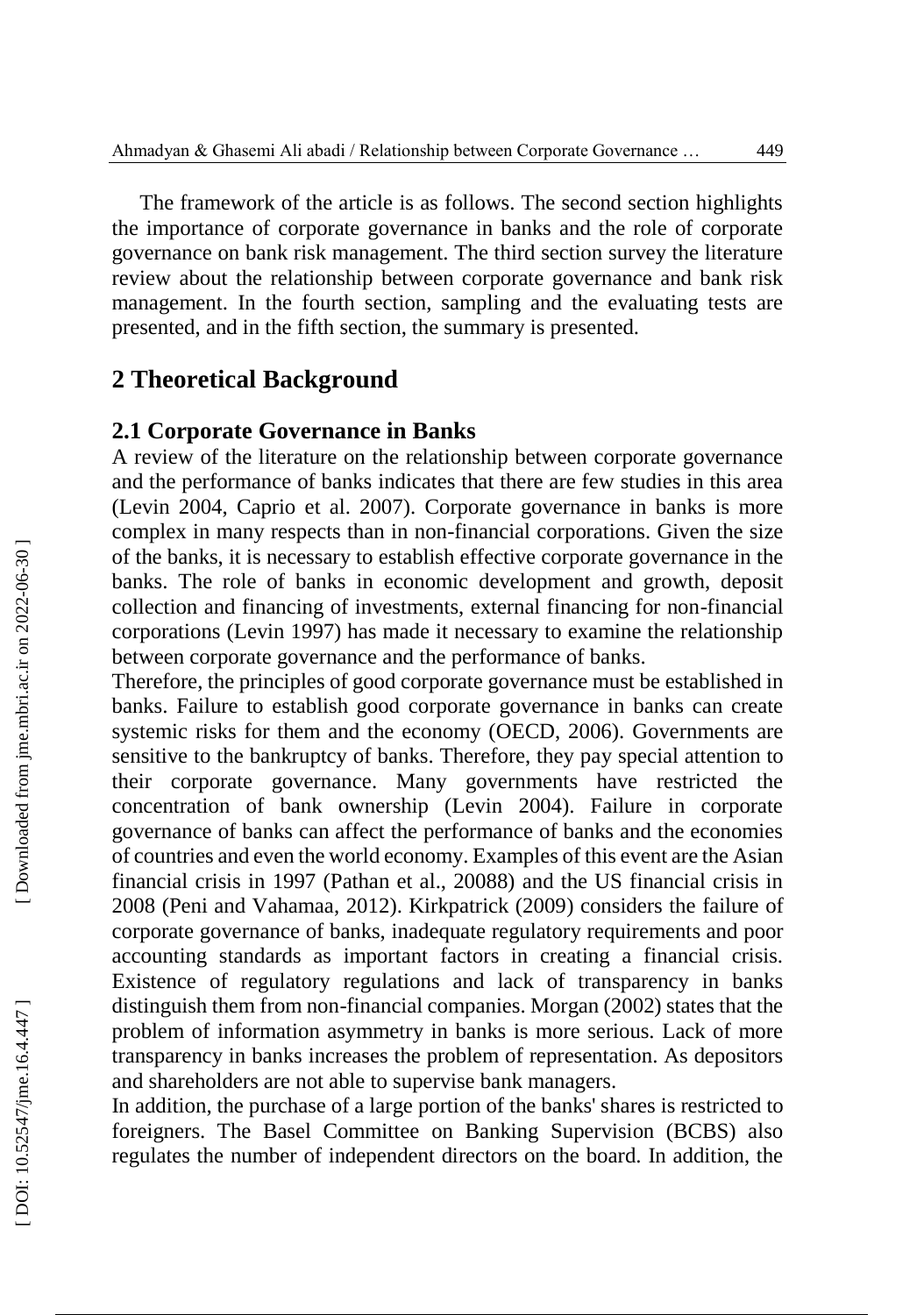Sarbanes -Oxley Act of 2002 requires that audit committee boards have only independent external directors.

## **2.2 Corporate Governance and Risk Management in Financial Institutions**

- Meanwhile, risk management is one of the key aspects of corporate governance and corporate governance affects corporate risk management. The OECD (2009) describes the common risk management problems associated with corporate governance:
- $\overline{\phantom{a}}$ "Risks were frequently not linked to strategy by aligning risks to the strategy, which is a key issue to ensuring that risk management has a focus on the business context
- Risk definitions are often poorly expressed: Better risk definitions (context, event, consequence) are contrary to a lot of current thinking in risk management, which has shortened risk descriptions to the smallest number of words possible.
- Organizations were not always able to develop intelligent responses to risks.
- Boards did not consider stakeholders and guardians in detailing responses to risk.
- Important parts of the value chain were outsourced to others."

Corporate governance literature indicates the importance of good risk management in good corporate governance. According to the principles of corporate governance, effective risk management is one of the main responsibilities of the board. There has been much less discussion of corporate governance institutions in emerging capital markets (El -Masry, 2016). One of the underlying questions in this regard is the appropriateness of western concepts and systems, such as codes of corporate governance, in developing countries. The expression corporate governance carries different interpretations, and its analysis also involves diverse disciplines and approaches (Keasey et al., 2005). Corporate governance is the system by which business organizations are directed and controlled. The corporate governance structure identifies the rights and responsibilities of corporate participants and specifies the rules and procedures for making decisions on corporate affairs. Corporate governance ensures that all major stakeholders receive reliable information about the firm's value and motivates managers to maximize firm value instead of pursuing personal objectives (Luo and Salterio, 2014). In the banking industry, due to the complexity of operations,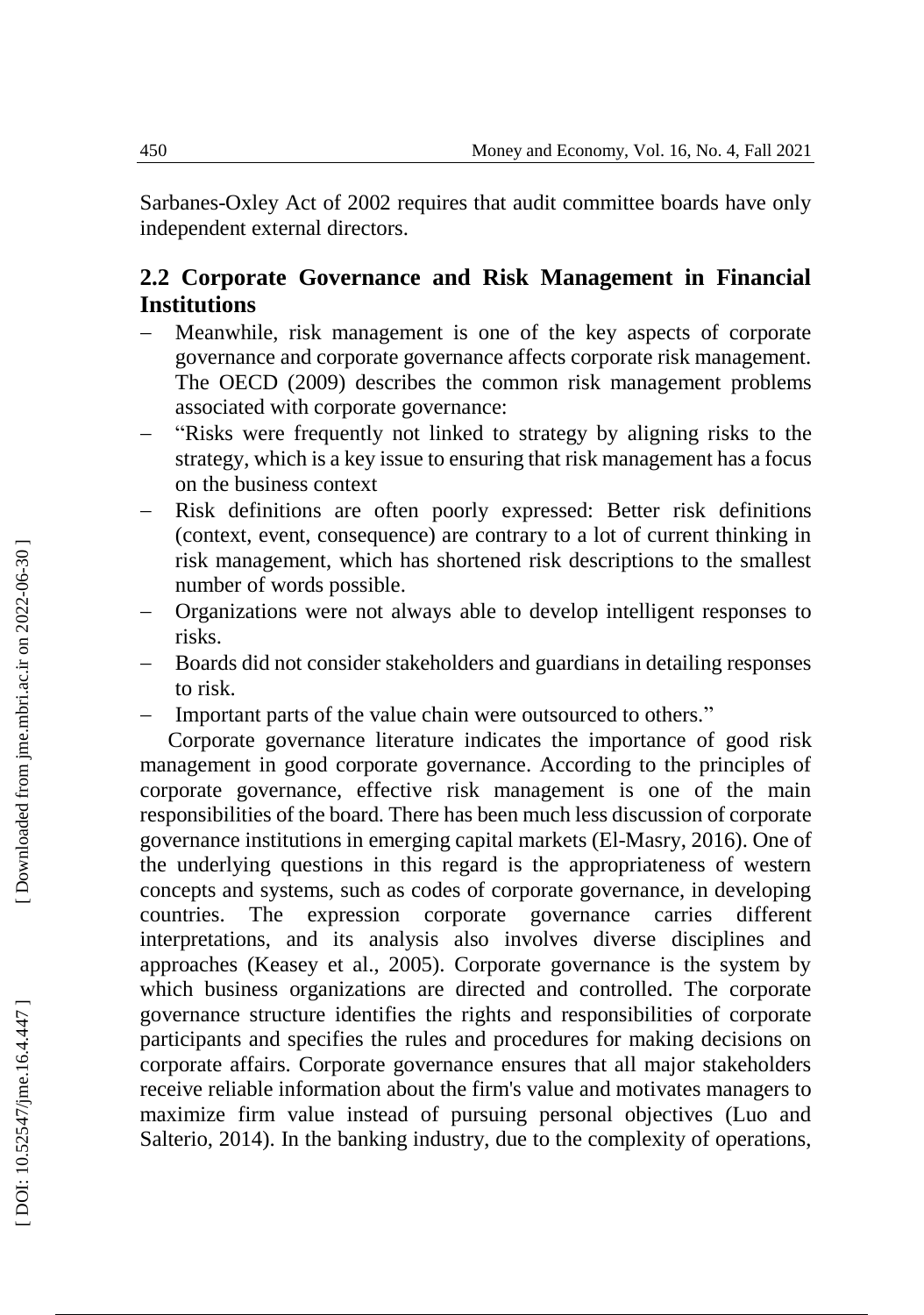risk management is one of the key aspects of corporate governance and the board of directors has the ultimate responsibility for effective risk management. Without direct support and involvement from the board, it is impossible to make risk management effective (Abdul Rahman et al. (2006), Al -Janadi et al (2013)). The boards of several banks were blamed for inefficient risk management practices before and during the financial crises (Ingley and Walt, 2008).

Managers' incentives may conflict with the interests of shareholders or creditors in banks. Agency problems can occur as a result of both resource transfer and risk management practices. How to resolve these conflicts by banks is complex despite various regulations such as capital regulations, corporate governance and protectionist policies to prevent banks from going bankrupt

The simplest category of agency problems is related to the transfer of resources to the bank's internal persons. Such as overpaying managers or accessing facilities. Classens et al (2002) in a study of East Asian companies found that ownership increases management value of the company when ownership and cash flow rights are aligned, otherwise the value of the company decreases sharply. In general, managers who have large stakes in their banks may prefer to take less risk to maintain their company -specific financial wealth or human capital (see the discussion in Demsetz, et al. (1997 ); Laeven and Levine. (2009). In some cases, outsiders who hold significant stakes in banks encourage banks to take more risks (see Laeven and Levine 2009; Bai and Elyasiani (2013).

Anginer et al. (2013) found that banks with stronger corporate governance have lower capital ratios and managers with larger shareholding banks opt for higher bank capital ratios. Holderness et al (1999) found that the more management shares owned by the bank, the less risk they take. One of the problems of representation is due to the difference in risk preferences between shareholders of equity and debt, which in the presence of limited liability leads to moral problems .

In some states of the world bankers with substantial equity stakes and control rights will prefer to increase asset risk at the expense of debt holders (this problem – modeled by Jensen and Meckling 1976, Myers 1977, and Merton 1977 – is known as "risk shifting" or "asset substitution"). Moral -hazard issues can be mitigated through various measures, including short -term debt contracting, a first -come, first served rule for bank liquidation, and actions by bankers that credibly signal good risk management, including the maintenance of a minimum amount of cash assets (Calomiris and Kahn 1991). Suppose bank debt holders are protected by deposit insurance or other guarantees. In that case, however, moral hazard can be exacerbated because bank debt holders lose their incentive to monitor and control banks' risk -taking. Gorton and Rosen (1995) argue that managers may boost profits to hide poor prospects from shareholders when faced with a declining industry.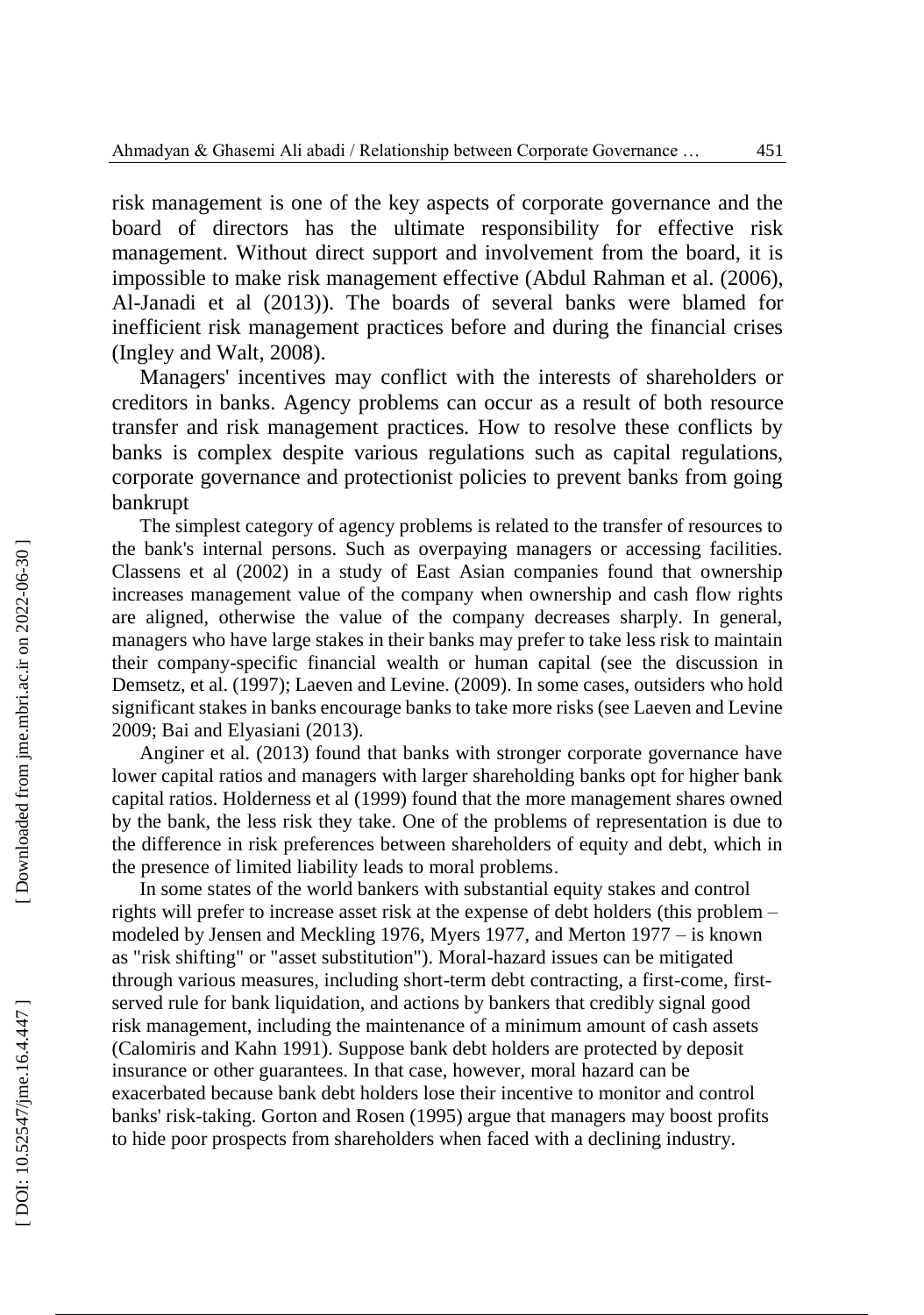These agency issues have received additional attention after the recent financial crisis. Many studies, in addition to those cited above, have debated the extent to which corporate governance and manager incentive schemes influenced how banks fared during the crisis (Acharya et al. 2009; Berger et al. 2012; Ellul and Vijay 2010; and Fahlenbrach et al. 2012; Senior Supervisors Group 2008; Mehran et al. 2011)).

Although the nature of conflicts of interest between bankers and their funding sources differ between outside equity and debt, there is also considerable overlap in the usefulness of corporate governance tools for addressing many aspects of conflicts of interest that are common to both types of outside funding sources. For example, the presence of outside directors, or the "bonding" of management, should mitigate the risk of defalcation, which benefits both outside stockholders and debt holders. Banks' corporate governance policies should arise endogenously, in part to reduce the costs related to the two sets of conflicts of interest in risk taking – the conflict between shareholders and debt holders and the conflict between managers and shareholders. Understanding how government policies respond to such conflicts and what effects ownership structure and governance policies have on risk -taking is highly challenging in the current regulatory environment, where policies such as deposit insurance, too-big-to-fail (TBTF) bailouts, and legal restrictions on controlling ownership interests in banks, which remove the disciplinary incentives of debt holders and limit the ability of equity holders to concentrate ownership (on the effects of TBTF, for example, see Acharya et al. 2009).

### **3 Literature Review**

The main objective of Bunea et al. (2018) is constituted by the study of the corporate governance influence at the banking system level in Romania on the risks management area and of banking financial performances. The used research methodology is predominantly quantitative. This methodology is based on descriptive statistics, having as objective the analysis of corporate governance characteristics, the appreciation of the risks management level, and the performances recorded at the level of the Romanian banking system.

Lestari et al. (2018) objectives are 1) to describe exogenous, endogenous, and mediation variables, 2) to examine the effect of exogenous variables, endogenous variables, and mediation variables. The analysis technique used descriptive statistics and Partial Least Square (PLS) analysis. The result of PLS analysis represents that the percentage of public ownership contributes 100% to the structure of public ownership and affects company's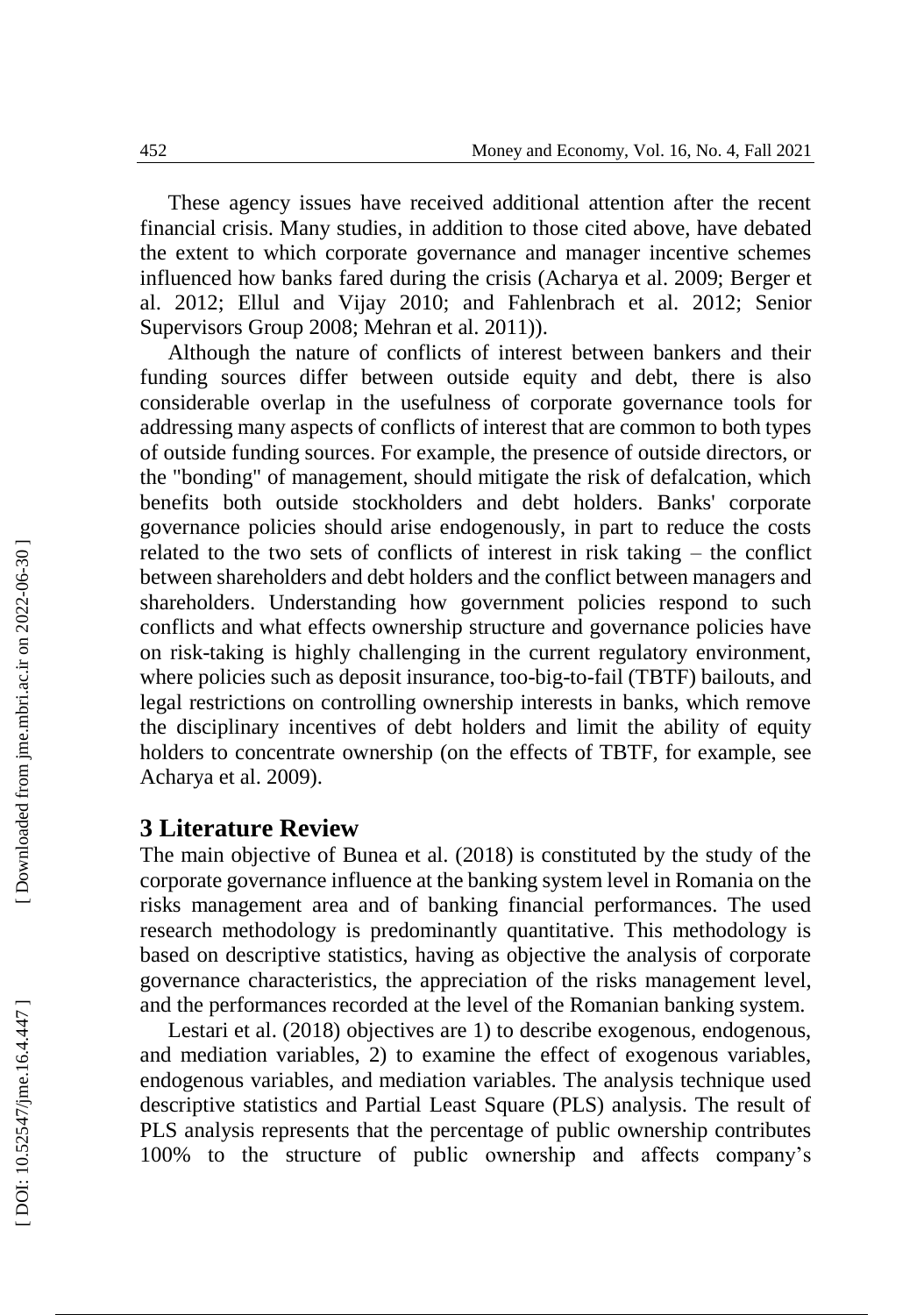performance, especially on Return on Equity. Credit Risk can contribute to Risk Management by 90.8% and affect the Company's performance, especially on Return on Equity. Corporate Governance on Measurement Management Efficiency can contribute 57.8% to Company Performance, especially on Return on Equity. The contribution of this research finding to the Indonesian economy is the achievement of sharia banking performance illustrates the strong emphasis on efforts to revive the real sectors in the collection and channeling of customer funds. The fundraising pattern with Mudharabah and Wadi'ah schemes indicates that savings returns and customer deposits are derived from developing customer funds in the real sector. The pattern of fund distribution in the Murabahah, Mudharabah, and Musyarakah schemes is closely related to the real sectors.

El -Masry et al. (2016) examines the relationship between corporate governance and risk management in GCC banks. The findings show that the duality of board role and size is negatively related to risk management. The findings also indicate a significant positive relationship between government ownership and risk management. The results show that Islamic banks have a positive and significant relationship with risk management measured by the capital adequacy ratio.

A study by Pearl et al (2014) on the relationship between risk management and corporate governance in Ghana indicates a positive relationship between the two.

A study by Stulz (2014) also confirms this and states that a bank with good risk management may not have low risk.

Brezeanu et al. (2011) analyze the importance of risk management strategies within the corporate environment by intermediary profitability and leverage as eloquent variables. Results indicate the correlation between financing and investment process encompasses in the context of the mix between firm growth perspectives and capital market/ banking system constraints. Statistic output reveals important findings in terms of corporate management strategies. The empirical test highlights that a liquid company is receptive to indebtedness, confirming that good liquidity creates incentives to attract external financial resources. Risk management strategies imply a real challenge from the agency problems perspective, conflicts of interest, and informational asymmetries. CEO ownership dummy variable is associated with compensation

Benefits. Leverage becomes the corporate governance device by which informational asymmetry degree decreases.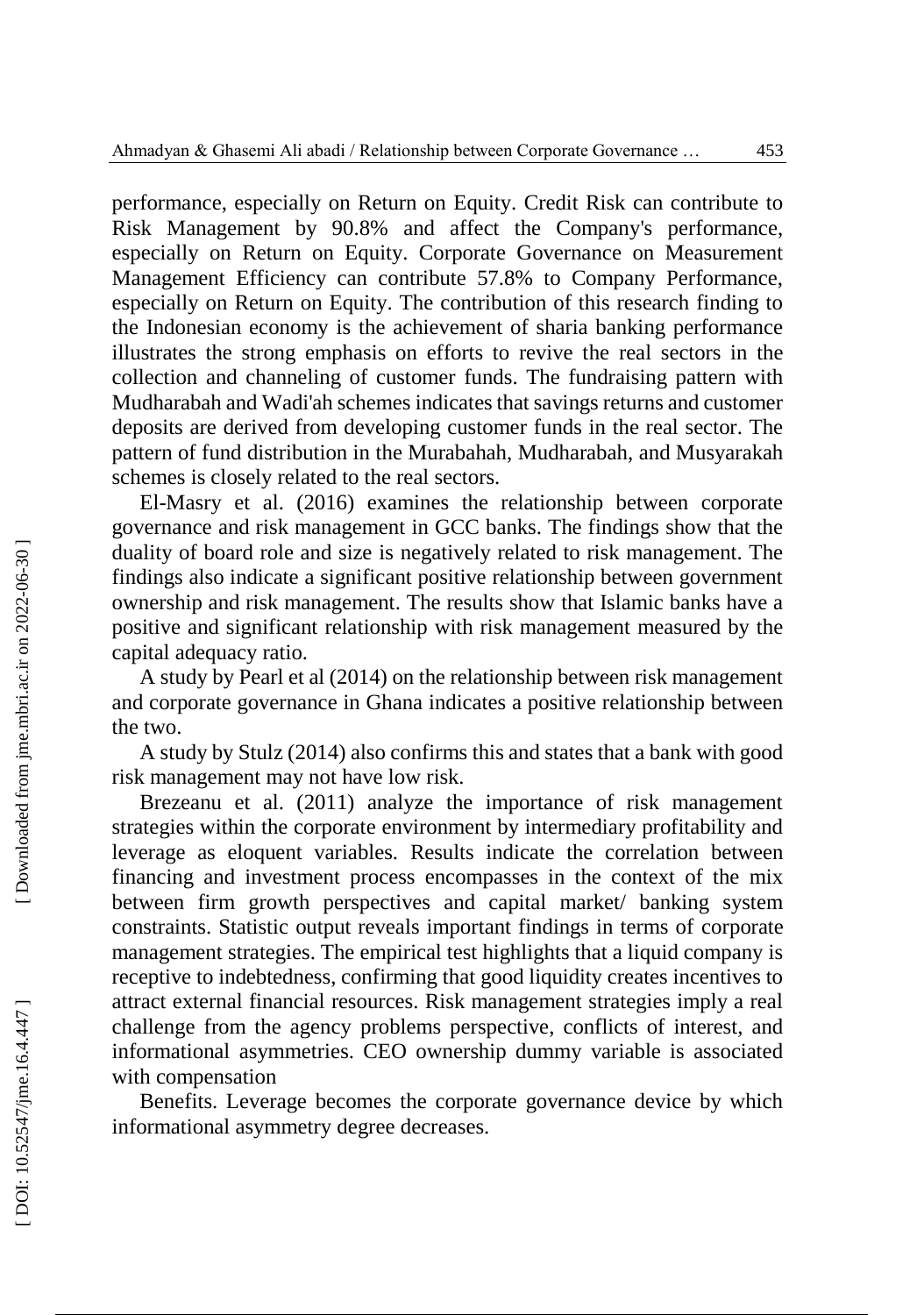Tsorhe et al. (2011) have investigated the impact of stakeholders of Ghanaian banks on the management of bank capital risk, credit risk, and liquidity risk. They emphasized the impact of the strength of the board of directors and constructed an indicator of board strength in a manner. Banks with board strength values higher than the industry median are labeled strong boards, and those below are labeled weak boards. Statistical tests indicate no difference between means and medians of bank capital, credit risk, and liquidity risk indicators of banks with strong boards and banks with weak boards.

Regarding capital risk management, the following explanatory variables were significant and positive at the 5% level: management efficiency and the logarithm of total assets and inflation. The central bank lending rate was also significant but negative. Only bank -specific dummies and management efficiency variables were significant at the 1% level for credit risk. Bank reserves and inflation do so at the 10% significance level. For liquidity risk, reserves and loan -to -deposit ratio significantly impact liquidity risk (1%). The impact of the board index was moderately significant (10%).

Depositor behavior appears to impact only liquidity management, while shareholders do not appear to act in a manner that reduces the credit risk taking by banks. We also conclude that the more efficient the management, the less capital the bank is likely to hold, while bank total assets are important only in capital risk management. Bank -specific approaches to credit risk management are significant.

In support of these results, Vassileios (2011) state that the failure of corporate governance to anticipate the risks facing banks exposes them to systemic risk.

## **4 Sample, Variables and Model Specification**

#### **4.1 Sample**

This study examines the impact of corporate governance (Directors' Effectiveness, Transparency, and the Disclosure, Responsibility) on Iranian bank Risk Management. A limited number of studies have focused on the effect of corporate governance on risk management in developed countries(Bunea et al., 2018) and in developing countries(El -Masry et al., 2016, and Stulz, 2014), but has not been any study about Iran. For this reason, we decided to choose a sample of Iranian banks as a developing country and examine the effect of corporate governance on bank Risk Management. Otherwise, in the literature review asset size of banks has been neglected. So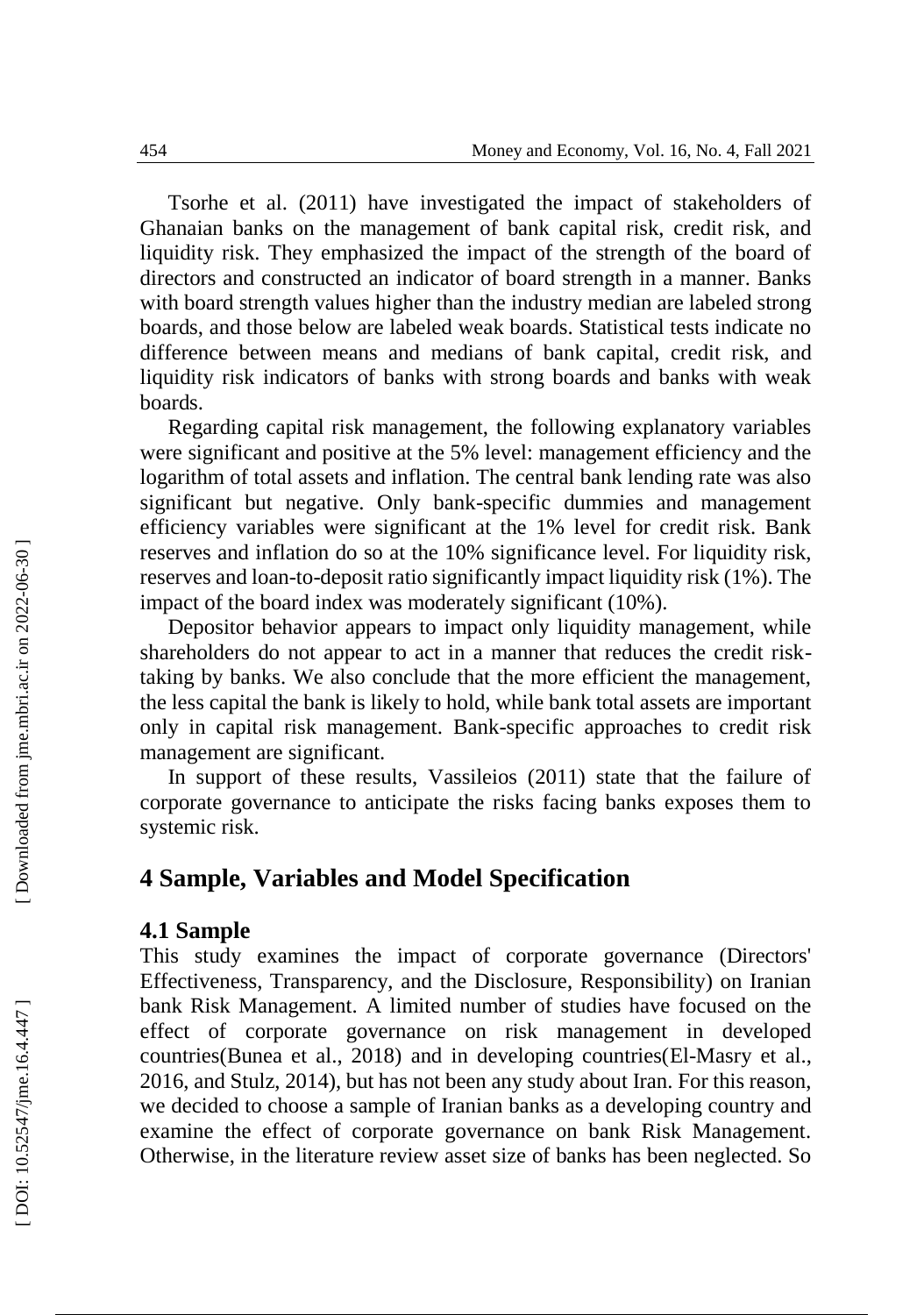we surveyed the effect of corporate governance on risk management in terms of asset size in 2006 -2018. Our research uses secondary data for corporate governance indicators and financial statements for other indicators. Our sample is focused on private and state banks.

Regarding asset size, banks are divided into two groups: small and large banks. Besides, to measure Risk management, we use two important risks: Liquidity risk management and Credit risk management. So, to measure liquidity risk and credit risk, we use the financial ratio method because we do not have access to the data needed to calculate credit risk and liquidity in standard methods.

#### **4.2 Variables**

#### **4.2.1 Dependent Variable**

Liquidity risk management, Credit risk management, and Overall risk management are dependent variables. According to the literature review, we use liquidity risk management and credit risk management indicators.

To measure liquidity risk, we use the following ratio as liquidity risk liquid asset to total asset, which measures the ability of a bank to absorb liquidity shocks. A high ratio means a high ability to absorb shocks. Liquid assets to short -term liabilities measure a bank's ability to cope with a high demand for short -term liquidity. A high ratio means that the bank is liquid in the short term. Liquid assets to deposits are used to measure the bank's liquidity if the bank cannot borrow from other banks. A high ratio means that the bank can cope with long -term liquidity risk. Loan to total assets measures the share of loans in total assets. It points to the percentage of the bank's assets related to illiquid loans. When this ratio is high, the bank is less liquid. Loans to deposit+ short -term liabilities indicate the relationship between illiquid assets and liquid liabilities. When this ratio is high, the bank is less liquid. (Bank's loans –customer deposits) to total assets, which measures liquidity risk exposure. Define the difference between a bank's loans and customer deposits; the financing gap is divided by total assets.

To measure credit risk, four financial ratios have been used: Nonperforming loan to total loan, Loan loss reserve on total nonperforming loan, net charge off to total loans, and Loan Loss provision over the total loan.

The following steps are performed to create risk management indicators:

- We make liquidity and credit risk indicators.
- We normalized liquidity and credit risk indicators: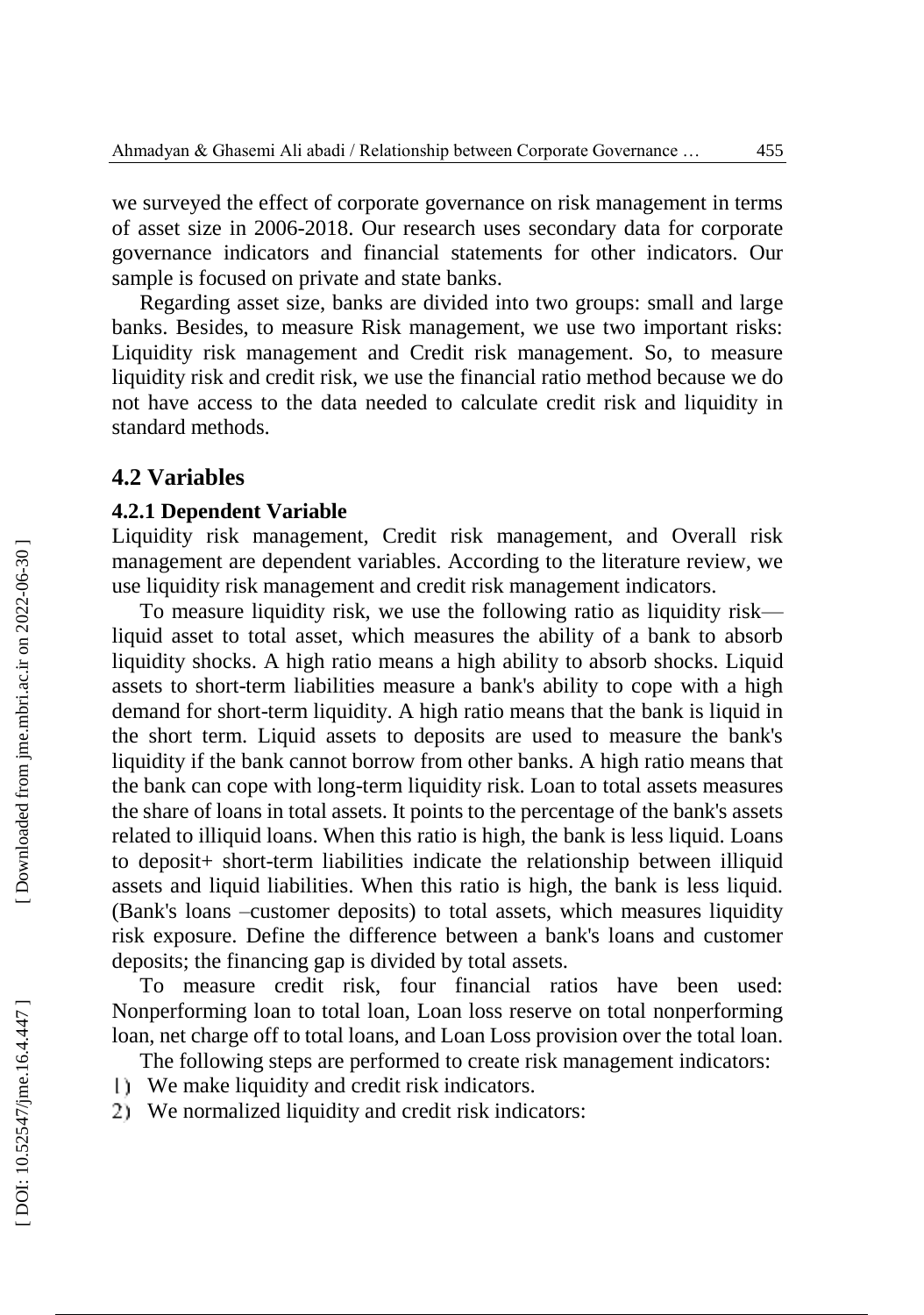$$
I_{ti} = \frac{X_i - \min(X_i)}{\max(X_i) - \min(X_i)}
$$
(1)

 $I_{ti}$  is Normalized indicators,  $X_i$  is every liquidity and credit risk indicator,  $min(X_i)$  is Min every indicator,  $max(X_i)$  is Max every indicator.

We make liquidity risk management and credit risk management:

$$
LRM \text{ or } CRM = \frac{\sum_{t=0}^{t=t} I_{ti}}{n} \tag{2}
$$

LRM is Liquidity risk management, CRM is credit risk management, n is the number of indicators in every category. LRM and CRM are between 0 and1. The closer LRM and CRM to one, the better the liquidity and credit risk management.

We make good overall risk management (GORM). GORM is an ordinary variable. It takes 1,2, and 3. GORM is 1, and banks have high-quality risk management if LRM and CRM are >0.5. GORM is 2, and banks have medium quality risk management if LRM or CRM are >0.5. GORM is 3, and banks have low -quality risk management if LRM and CRM are <0.5.

#### **4.2.2 Explanatory Variables**

The explanatory variables in this study such as Ahmadyan and Ghasemi Ali Abadi (2021) and Ghasemi Aliabadi et al. (2017),are related to Directors' Effectiveness, Transparency, and the Disclosure, Responsibility and total corporate governance indicator. Also we designed dassetcor indicator. Thus, it is the multiple of corporate governance indicators to asset size dummy variable. Asset size dummy variable is one of the bank's assets size is more than 5% and zero otherwise.

#### **4.2.3 Control Variables**

Besides these two types of measures (dependent and independent variables), Table (1) introduces control variables.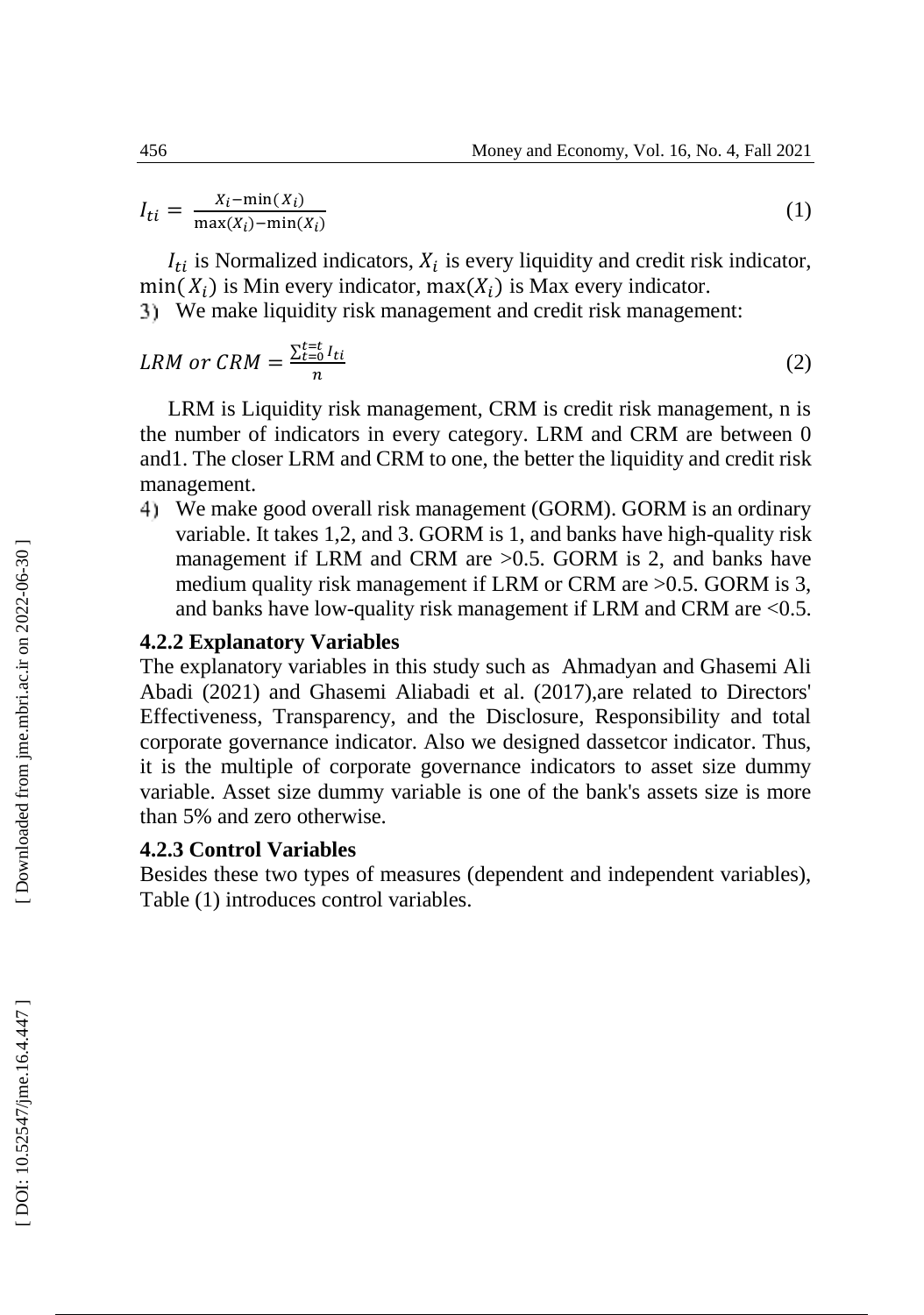| <b>Variables</b>             | <b>Indicators</b>                      | <b>Definition</b>                    |
|------------------------------|----------------------------------------|--------------------------------------|
| Asset combination            | Liquid asset to total asset            |                                      |
|                              | Due from Central bank to total asset   |                                      |
|                              | Due from other banks to total asset    |                                      |
|                              | Investments to total asset             |                                      |
|                              | Fixed assets to total asset            |                                      |
| <b>Liability Combination</b> | Due to Central Bank to total liability |                                      |
|                              | Due to other banks to total liability  |                                      |
|                              | Deposit Escape to total liability      |                                      |
|                              | Investment                             |                                      |
|                              | Total deposit to total liability       |                                      |
|                              | Capital to total liability             |                                      |
| Combination<br>of            | Interest income to total income        |                                      |
| Income                       | Non-Interest income to total income    |                                      |
| Combination<br>of            | Interest expenditure to total expense  |                                      |
| Expense                      | Non Interest expenditure to<br>total   |                                      |
|                              | expense                                |                                      |
| <b>Banking Industry</b>      | Zscore                                 | Bank size is the logarithm of an     |
|                              | Bank size                              | asset.                               |
|                              | Bank age                               | Ownership is a dummy variable;       |
|                              | ownership                              | the dummy variable is one for        |
|                              | Cost to Income                         | private banks and zero otherwise.    |
|                              | <b>Interest Margin</b>                 | Interest margin is the loan interest |
|                              | Loan to deposit                        | rate - deposit interest rate.        |
|                              | Equity to loan                         |                                      |
| Capital adequacy             | Capital adequacy                       | Capital to Weighted assets           |
| Macro economics              | Inflation                              |                                      |
|                              | <b>GDP</b> Growth                      |                                      |
|                              | Deposit interest                       |                                      |

Table 1

*Definition of the variables*

Z score is:

 $Zscore_{ti} = \frac{capital \text{ adequacy}_{ti} + \mu_{roat}}{\sigma_{rest}}$ σroai

(3)

Which Zscore<sub>ti</sub> is banking stability,  $\mu_{\text{roati}}$  is mean of ROA, and is the standard deviation of ROA.

## **4.3 Model Specification**

Since in the research model (eq. 2), the dependent variable appears as a lag on the right side of the equation, we are faced with a dynamic panel data model. The general form of a dynamic pattern in panel data is as follows: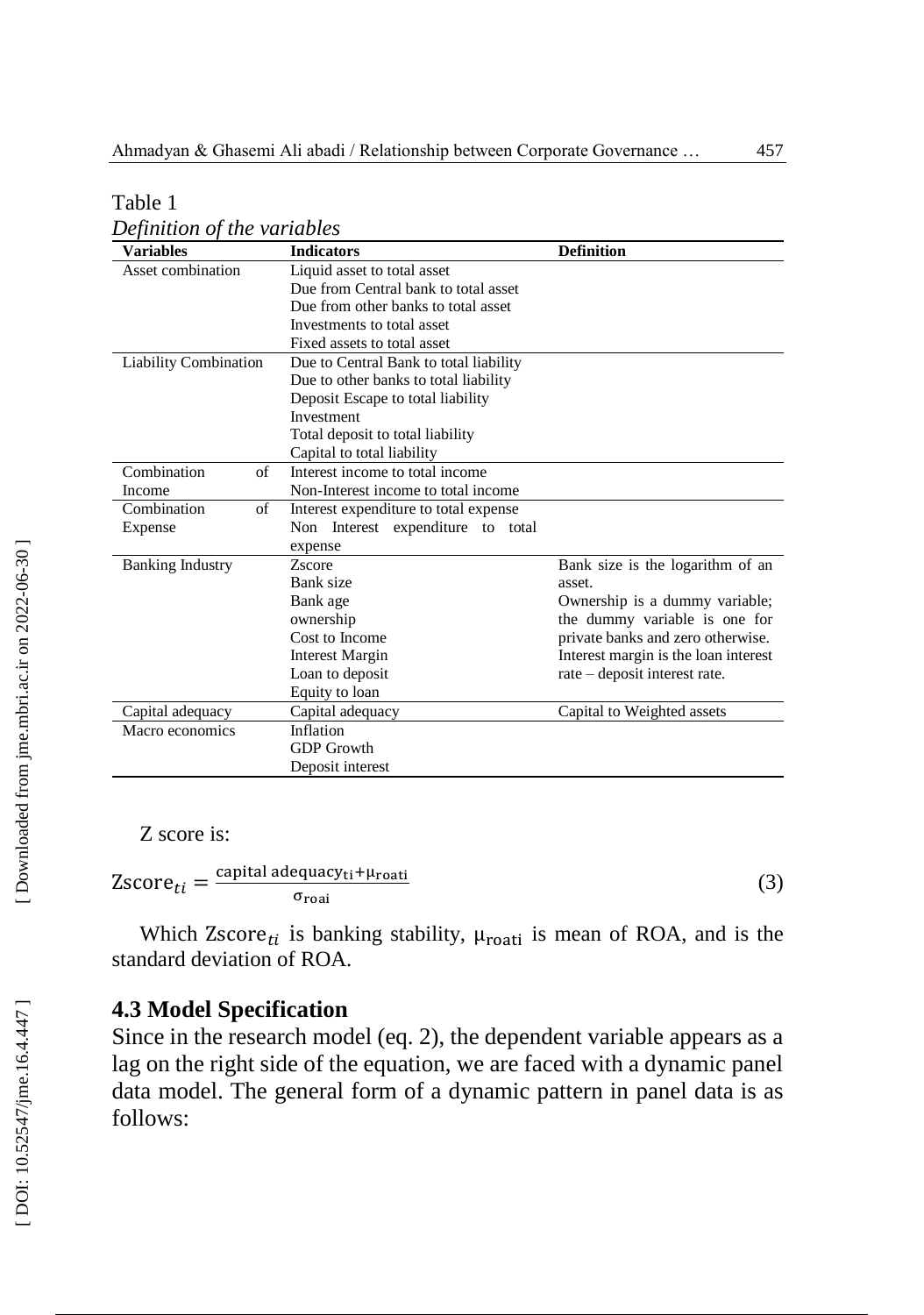$$
Y_{it} = \alpha Y_{it-1} + \beta X_{it} + \mu_i + \varepsilon_{it}
$$
\n<sup>(4)</sup>

Which  $Y_{it}$  is dependence variable,  $X_{it}$  are independence variables,  $\mu_i$  is cross-section error factors and  $\varepsilon_{it}$  is cross-section error term ith factor in t. When the dependent variable appears on the right side in the panel data model, OLS estimators are not compatible (Arellano and Bond, 1991). Then we must use 2SLS (Anderson and Hsiao, 1982) and Generalized Method of Moments (Arellano and Bond, 1991). The 2SLS estimation may yield large variances for the coefficients due to the difficulty in selecting tools, and the estimates are not statistically significant. Therefore, the two -step GMM method proposed by Arellano and Bond has been proposed to solve this problem.

$$
Y_{it} - Y_{it-1} = \alpha (Y_{it-1} - Y_{it-2}) + \beta (X_{it} - X_{it-1}) + (\epsilon_{it} - \epsilon_{it-1})
$$
\n(5)

That is, the first is differentiated to eliminate the effects of the cross sections or  $\mu_i$  respectively, from the model and in the second step, the residuals in the first step are used to balance the variance -covariance matrix. In other words, this method creates variables called instrument variables to have consistent and unbiased estimates (Baltagi, 2005).

GMM estimator compatibility depends on the validity of the assumption of serial correlation of error and tools. We use Arellano and Bond (1991), Arellano and Bover (1995), and Blundell and Bond (1998) tests. Arellano and Bond (1991) is a Sargan (J -Statistic) test that tests the validity of the tools. J - Statistic has  $\chi^2$  distribution. Arellano and Bover (1995) is a Serial Correlation Test that tests Second -Order Serial Correlation in First -Order Differential Error term.

In this test, the GMM estimator is consistent when there is no second-order serial correlation in the error terms from the first -order differential equation. Non -rejection of the null hypothesis of both tests provides evidence for the assumption of serial correlation and validity of the instruments. The GMM estimator is consistent if there is no second -order serial correlation in the error terms from the first -order differential equation.

## **5 Empirical Results**

### **5.1 Unit Root Test and Co -integration Test**

To check our data's stationarity, we use two types of Panel Unit Root tests: Common unit root test and Individual unit root test. As a common unit root process, we use Levin, Lin, and Chu Panel Unit root test, and for individual unit root processes, we use three types of panel unit root tests. The first is I m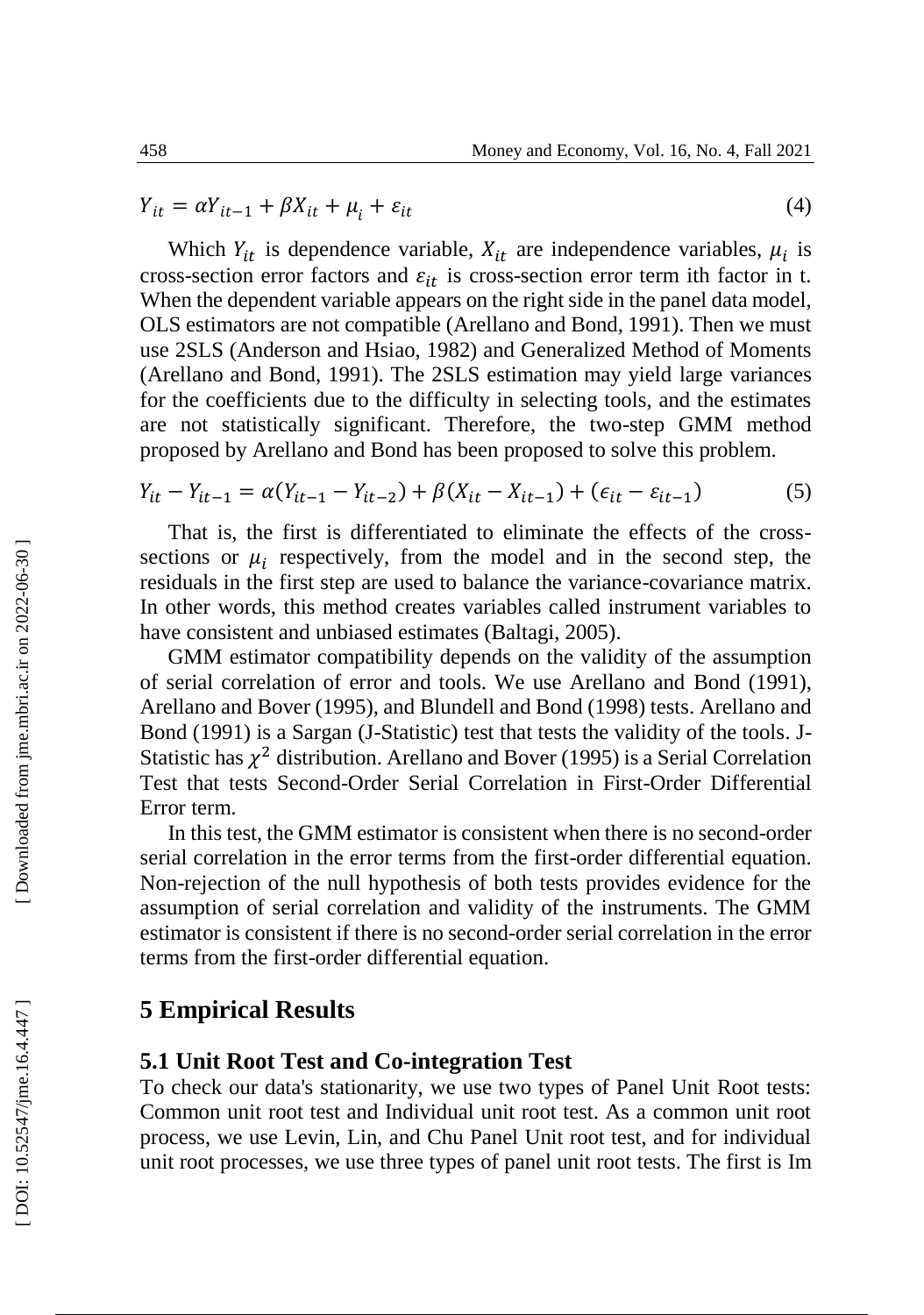et al. (2013) Panel unit root test, the second is the Fisher type test, the ADF - Fisher Chi-square test, and the last is a Fisher type test, the PP-Fisher Chisquare Panel unit root test. At 5%, all variables except bank size, loan to deposit, Inflation, GDP growth, Deposit interest are stationary in Level and Individual Intercept. These variables are stationary after 1st difference and Individual Intercept. Deposit interest is stationary after 2nd difference and Individual Intercept.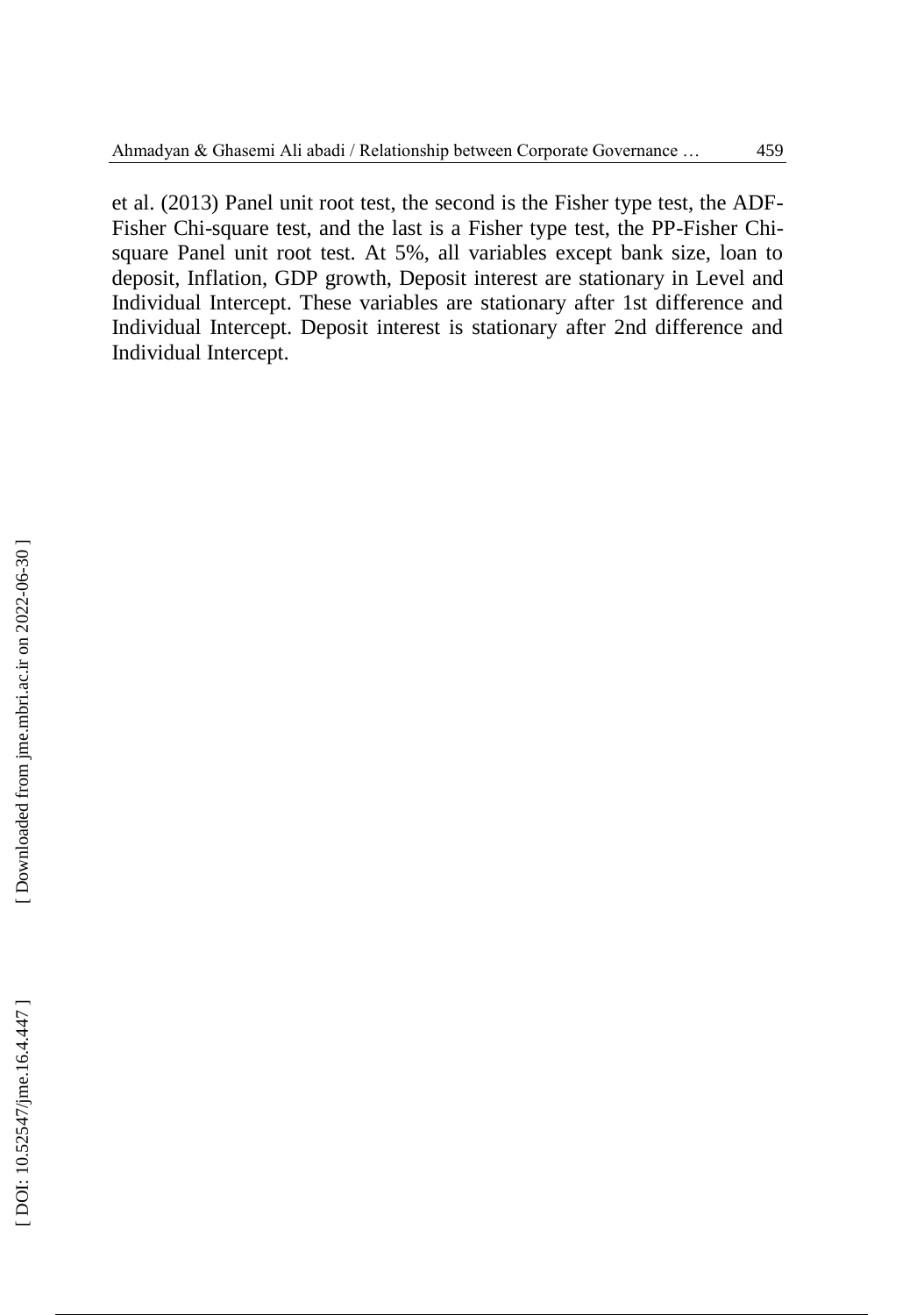#### Table 2

*Unit rate test*

| <b>Variables</b>       | Levin, Lin, Chu | Im, Pesaran, Shin | <b>Fisher-PP</b> | <b>Fisher-ADF</b> |
|------------------------|-----------------|-------------------|------------------|-------------------|
| Liquid asset to total  | $-6.13594$      | $-5.76034$        | 77.3015          | 82.3974           |
| asset                  | (0.0000)        | (0.0000)          | (0.0000)         | (0.0000)          |
| Due from Central       | $-7.35595$      | $-6.56044$        | 92.3719          | 90.8991           |
| bank to total asset    | (0.0000)        | (0.0000)          | (0.0000)         | (0.0000)          |
| from<br>other<br>Due   | $-6.98582$      | $-7.54524$        | 93.5028          | 112.646           |
| banks to total asset   | (0.0000)        | (0.0000)          | (0.0000)         | (0.0000)          |
| Investments to total   | $-1.10546$      | $-2.08532$        | 33.2865          | 32.3076           |
| asset                  | (0.1345)        | (0.0185)          | (0.0068)         | (0.0091)          |
| Fixed assets to total  | $-4.14452$      | $-5.32695$        | 66.0312          | 62.4045           |
| asset                  | (0.0000)        | (0.0000)          | (0.0000)         | (0.0000)          |
| Due to Central bank    | $-5.37401$      | $-4.56023$        | 57.8228          | 70.0473           |
| to total liability     | (0.0000)        | (0.0000)          | (0.0000)         | (0.0000)          |
| Due to other banks to  | $-3.27299$      | $-3.07240$        | 44.2792          | 117.320           |
| total liability        | (0.0005)        | (0.0011)          | (0.0002)         | (0.0000)          |
| Deposit Escape to      | $-4.24031$      | $-4.80910$        | 85.0539          | 71.8863           |
| total liability        | (0.0000)        | (0.0000)          | (0.0000)         | (0.0000)          |
| Investment             | $-1.60866$      | $-1.70473$        | 30.7143          | 52.9941           |
|                        | (0.0538)        | (0.0441)          | (0.0146)         | (0.0000)          |
| Total deposit to total | $-2.44477$      | $-2.74525$        | 37.6582          | 47.0493           |
| liability              | (0.0072)        | (0.0030)          | (0.0017)         | (0.0001)          |
| Capital<br>to<br>total | $-10.8601$      | $-14.5049$        | 334.276          | 389.372           |
| liability              | (0.0000)        | (0.0000)          | (0.0000)         | (0.0000)          |
| Interest income to     | $-3.92546$      | $-4.55403$        | 56.9446          | 47.0546           |
| total income           | (0.0000)        | (0.0000)          | (0.0000)         | (0.0001)          |
| Non-Interest income    | $-3.92546$      | $-4.55403$        | 56.9446          | 47.0546           |
| to total income        | (0.0000)        | (0.0000)          | (0.0000)         | (0.0001)          |
| Interest expenditure   | $-5.63048$      | $-5.17233$        | 73.4513          | 74.7833           |
| to total expense       | (0.0000)        | (0.0000)          | (0.0000)         | (0.0000)          |
| Interest<br>Non        | $-14.2134$      | $-13.2977$        | 167.702          | 204.170           |
| expenditure to total   | (0.0000)        | (0.0000)          | (0.0000)         | (0.0000)          |
| expense                |                 |                   |                  |                   |
| Zscore                 | $-11.3410$      | $-9.72482$        | 123.002          | 123.801           |
|                        | (0.0000)        | (0.0000)          | (0.0000)         | (0.0000)          |
| Bank size              | $-7.11570$      | $-6.81424$        | 98.0571          | 162.201           |
|                        | (0.0000)        | (0.0000)          | (0.0000)         | (0.0000)          |
| Cost to Income         | $-3.17095$      | $-3.98745$        | 61.7401          | 62.6079           |
|                        | (0.0008)        | (0.0000)          | (0.0000)         | (0.0000)          |
| <b>Interest Margin</b> | $-4.46632$      | $-4.15966$        | 55.6154          | 54.6344           |
|                        | (0.0000)        | (0.0000)          | (0.0000)         | (0.0000)          |
| Capital adequacy       | 6.08686         | $-7.73269$        | 90.6268          | 108.252           |
|                        | (0.0000)        | (0.0000)          | (0.0000)         | (0.0000)          |
| Loan to deposit        | $-2.71980$      |                   | 252.549          | 385.083           |
|                        | (0.0033)        | .                 | (0.0000)         | (0.0000)          |
| Inflation              | $-2.16420$      |                   | 5.22871          | 5.22871           |
|                        | (0.0152)        | .                 | (0.0732)         | (0.0732)          |
| GDP growth             | $-2.97424$      |                   | 6.90373          | 6.90373           |
|                        | (0.0015)        | .                 | (0.0317)         | (0.0317)          |
| Deposit interest       | $-0.76864$      |                   | 6.66812          | 7.11977           |
|                        | (0.0000)        | .                 | (0.0356)         | (0.0284)          |
| Equity to loan         | $-34.6141$      | $-29.8938$        | 369.984          | 612.548           |
|                        | (0.0000)        | (0.0000)          | (0.0000)         | (0.0000)          |

Note:

Null: Unit root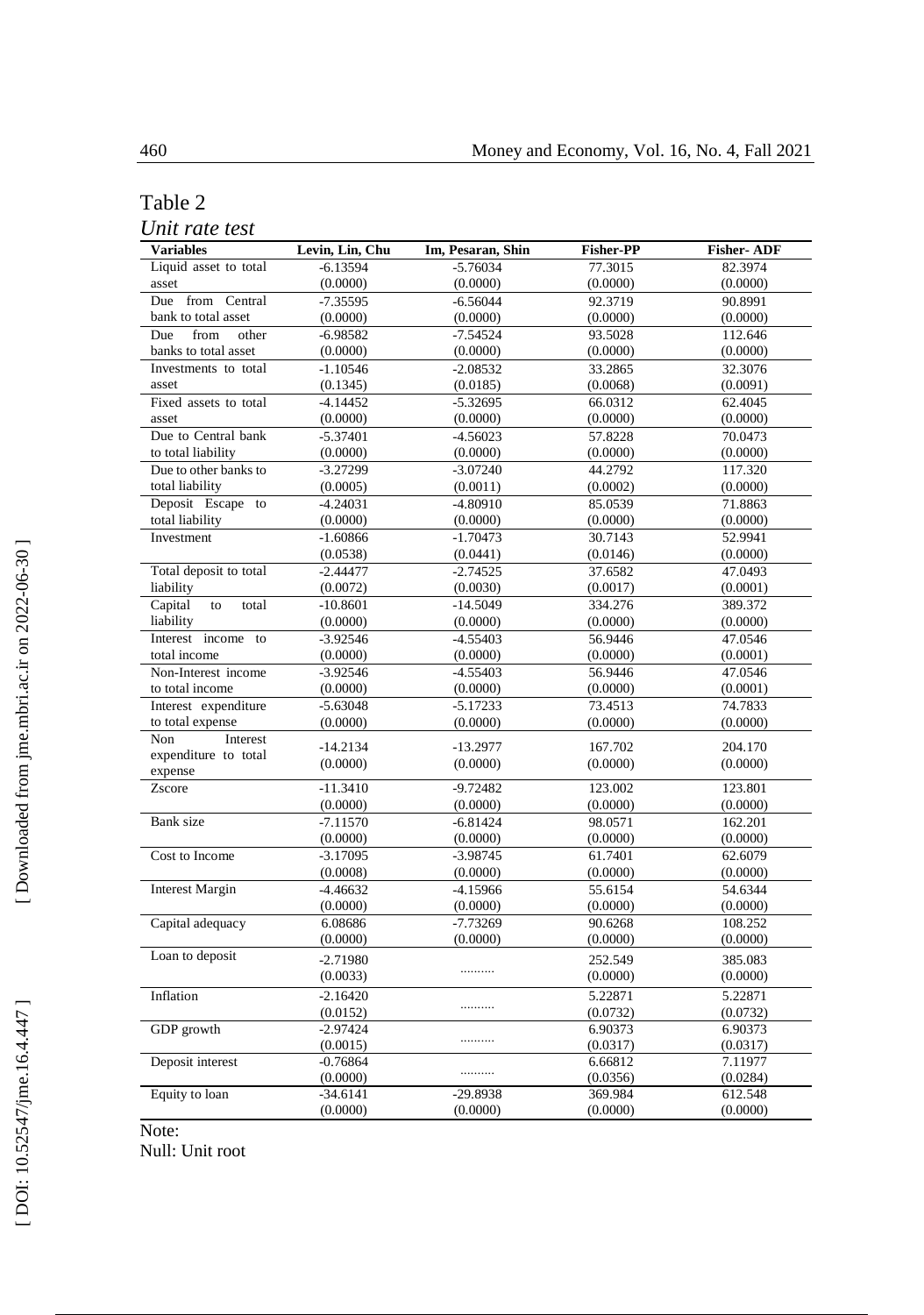Levin, Lin & Chu Test: Assumes Common Unit root Process Im, Pesran and Shin: Assumes individual unit root process ADF -Fisher chi -square: Assumes individual unit root process PP - Fisher Chi -square: Assumes individual unit root process Probbilities fo Fisher tests are computed using and asymptotic chi - Square distribution. Automatic Lag Length selection based on SIC *Source*: Research Findings

Because of non -stationary variables, we use three types of Panel Cointegration tests. Pedroni (1999) introduced one type of test, and a second type was introduced by Kao (1999). The third is combined Individual Tests (Fisher(1932/Johansen(1988)) Panel Cointegration. At a 5% level of significance, the Pedroni residual cointegration test, Johnsen Fisher and Kao residual cointegration test reject the null hypothesis, which means variables have a long -run relationship. Details results are given in Table 3, Table 4, and Table 5.

From table 3 -5 in every case of opportunity cost except in Panel V-Statistics long term and difference between long term and short term at 5% level of significance, accept the null hypothesis; otherwise, in all cases at 5% level of significance, we reject the null hypothesis of no cointegration. It means the Variables (dependence and independence) have a long -run relationship.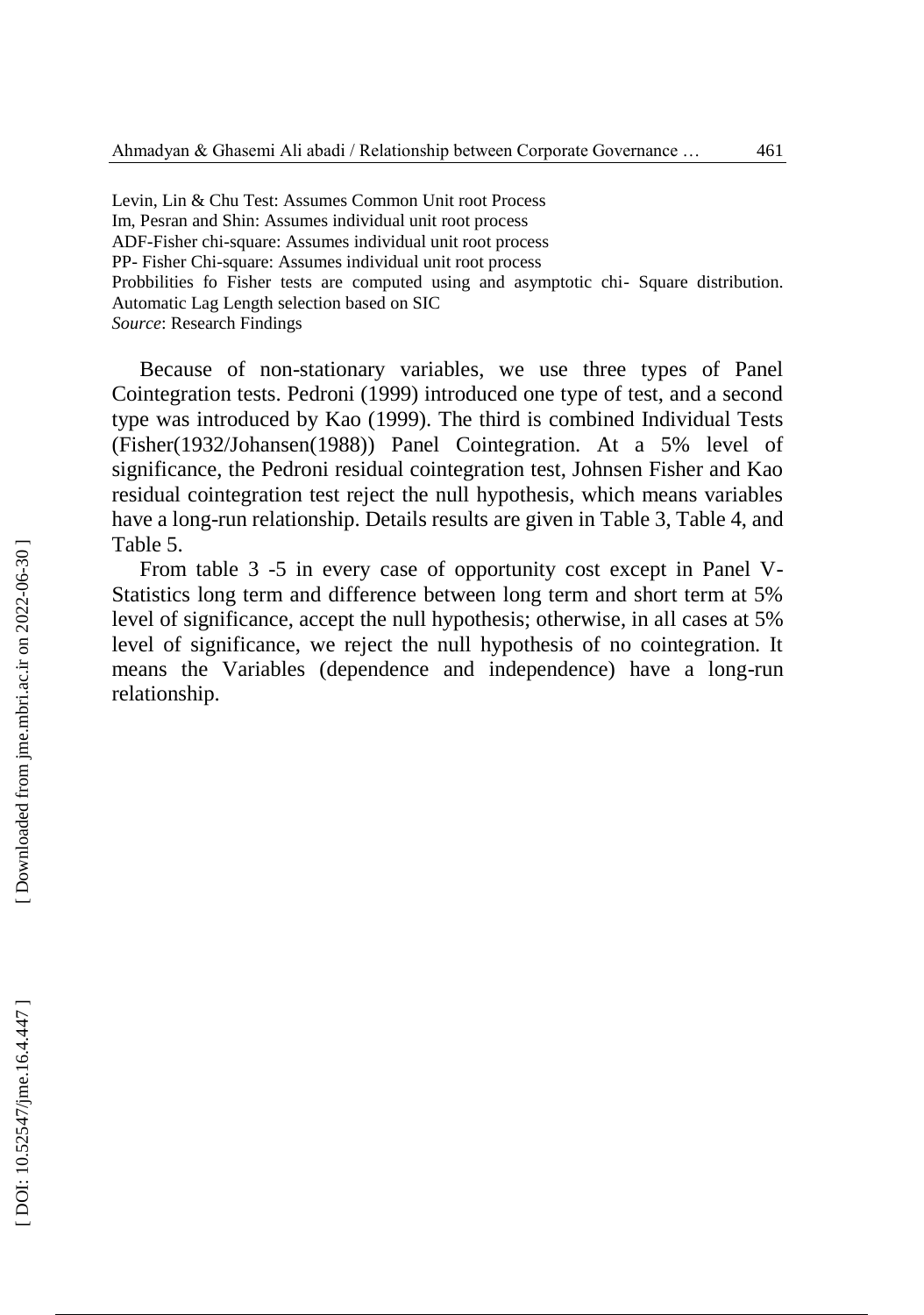#### Table 3

| Pedroni Residual cointegration test |  |  |
|-------------------------------------|--|--|
|-------------------------------------|--|--|

| <b>Variables</b>                                                                           |                   |            |             |               |            | within-dimension |              |            |             |               |            |             |
|--------------------------------------------------------------------------------------------|-------------------|------------|-------------|---------------|------------|------------------|--------------|------------|-------------|---------------|------------|-------------|
| Dependent<br>variable                                                                      | LRM               | <b>CRM</b> | <b>GORM</b> | LRM           | <b>CRM</b> | <b>GORM</b>      | LRM          | <b>CRM</b> | <b>GORM</b> | LRM           | <b>CRM</b> | <b>GORM</b> |
|                                                                                            | V-Statistic       |            |             | Rho-Statistic |            |                  | PP-Statistic |            |             | ADF-Statistic |            |             |
| <b>Bank</b> size                                                                           |                   | 0.191635   | $-6.00543$  | $-5.185030$   | ×.         | ٠                |              |            | ٠           | ٠             |            |             |
|                                                                                            | 0.122662          | (0.0240)   | (0.0259)    | (0.0000)      | 6.167100   | 8.959366         | 4.720034     | 5.958020   | 6.931204    | 3.834891      | 8.458064   | 4.445496    |
|                                                                                            | (0.0488)          |            |             |               | (0.0000)   | (0.0000)         | (0.0000)     | (0.0000)   | (0.0000)    | (0.0001)      | (0.0000)   | (0.0000)    |
| Loan<br>to                                                                                 | ÷                 | 0.047661   | 0.467486    | -5.369658     |            |                  | ÷.           | ÷.         | ٠           |               | ÷.         | ä,          |
| deposit                                                                                    | 0.567213          | (0.0410)   | (0.0201)    | (0.0000)      | 5.697753   | 9.512966         | 4.693034     | 5.545623   | 6.934373    | 3.275972      | 7.574624   | 5.529507    |
|                                                                                            | (0.0147)          |            |             |               | (0.0000)   | (0.0000)         | (0.0000)     | (0.0000)   | (0.0000)    | (0.0005)      | (0.0000)   | (0.0000)    |
| Inflation                                                                                  | 3.869731          | 1.299782   | 1.368271    | $-10.35972$   |            |                  |              |            |             |               |            |             |
|                                                                                            | (0.0001)          | (0.0068)   | (0.0568)    | (0.0000)      | 6.474977   | 10.39606         | 7.696477     | 6.476084   | 7.890143    | 5.677552      | 8.172108   | 4.964402    |
|                                                                                            |                   |            |             |               | (0.0000)   | (0.0000)         | (0.0000)     | (0.0000)   | (0.0000)    | (0.0000)      | (0.0000)   | (0.0000)    |
| GDP growth                                                                                 | 1.566169          | 0.504600   | 0.440921    | $-100.16793$  | ä,         |                  |              |            |             |               |            |             |
|                                                                                            | (0.0587)          | (0.0069)   | (0.0296)    | (0.0000)      | 6.118109   | 9.335660         | 8.178112     | 6.129315   | 7.790750    | 6.497568      | 7.994332   | 6.911510    |
|                                                                                            |                   |            |             |               | (0.0000)   | (0.0000)         | (0.0000)     | (0.0000)   | (0.0000)    | (0.0000)      | (0.0000)   | (0.0000)    |
| Deposit                                                                                    | 4.000808          | 0.479125   | 1.114086    | $-11.51933$   |            |                  |              |            |             |               |            |             |
| interest                                                                                   | (0.0000)          | (0.0159)   | (0.0328)    | (0.0000)      | 7.565539   | 9.788230         | 8.184826     | 6.669922   | 7.143309    | 5.621668      | 7.542740   | 5.730278    |
|                                                                                            |                   |            |             |               | (0.0000)   | (0.0000)         | (0.0000)     | (0.0000)   | (0.0000)    | (0.0000)      | (0.0000)   | (0.0000)    |
| Note:<br>Null Hypothesis: No cointegration                                                 |                   |            |             |               |            |                  |              |            |             |               |            |             |
| Trend Assumption: No deterministic intercept or trend                                      |                   |            |             |               |            |                  |              |            |             |               |            |             |
| Automatic lag length selection based on SIC                                                |                   |            |             |               |            |                  |              |            |             |               |            |             |
|                                                                                            | between-dimension |            |             |               |            |                  |              |            |             |               |            |             |
| <b>Bank</b> size                                                                           |                   |            |             |               | ٠          |                  | ٠            |            |             | ٠             | ÷.         |             |
|                                                                                            |                   |            |             | 4.705933      | 3.208209   | 6.251858         | 5.337676     | 5.744836   | 6.674839    | 5.300090      | 6.449841   | 3.524824    |
|                                                                                            |                   |            |             | (0.0000)      | (0.0007)   | (0.0000)         | (0.0000)     | (0.0000)   | (0.0000)    | (0.0000)      | (0.0000)   | (0.0002)    |
| Loan<br>to                                                                                 |                   |            |             |               | ٠          | ä,               | ×.           | ×.         | ٠           | ٠             | ÷          | ÷           |
| deposit                                                                                    |                   |            |             | 5.064554      | 3.403831   | 4.342569         | 5.601697     | 6.007341   | 10.91574    | 2.286287      | 5.719640   | 4.317506    |
|                                                                                            |                   |            |             | (0.0000)      | (0.0003)   | (0.0000)         | (0.0000)     | (0.0000)   | (0.0000)    | (0.0111)      | (0.0000)   | (0.0000)    |
| Inflation                                                                                  |                   |            |             |               | ä,         |                  |              |            |             |               |            |             |
|                                                                                            |                   |            |             | 7.114274      | 4.235631   | 8.259263         | 8.675355     | 6.332331   | 8.246674    | 4.684080      | 7.123969   | 4.908227    |
|                                                                                            |                   |            |             | (0.0000)      | (0.0000)   | (0.0000)         | (0.0000)     | (0.0000)   | (0.0000)    | (0.0000)      | (0.0000)   | (0.0000)    |
| GDP growth                                                                                 |                   |            |             |               |            |                  |              |            |             |               | ÷.         |             |
|                                                                                            |                   |            |             | 6.523562      | 4.082285   | 6.149862         | 7.040996     | 6.041263   | 7.576249    | 5.006428      | 7.292127   | 5.606796    |
|                                                                                            |                   |            |             | (0.0000)      | (0.0000)   | (0.0000)         | (0.0000)     | (0.0000)   | (0.0000)    | (0.0000)      | (0.0000)   | (0.0000)    |
| Deposit                                                                                    |                   |            |             | ٠             | ÷          | ä,               |              | à.         | ٠           |               |            |             |
| interest                                                                                   |                   |            |             | 7.243530      | 4.644128   | 6.983464         | 6.752065     | 7.082158   | 7.039520    | 5.239836      | 7.200456   | 5.223879    |
|                                                                                            |                   |            |             | (0.0000)      | (0.0000)   | (0.0000)         | (0.0000)     | (0.0000)   | (0.0000)    | (0.0000)      | (0.0000)   | (0.0000)    |
| Note:                                                                                      |                   |            |             |               |            |                  |              |            |             |               |            |             |
| Null Hypothesis: No cointegration<br>Trend Assumption: No deterministic intercept or trend |                   |            |             |               |            |                  |              |            |             |               |            |             |
| Automatic lag length selection based on SIC                                                |                   |            |             |               |            |                  |              |            |             |               |            |             |
|                                                                                            |                   |            |             |               |            |                  |              |            |             |               |            |             |

*Source*: Research Findings

Table 4 presents Kao (1999) test. Kao's residual cointegration test also points us that for every case of opportunity cost at a 5% level of significance, we reject the null hypothesis of no cointegration and every case P -Value 0.0000, which is highly significant. It gives strong evidence that the variables have a long -run relationship. Number in Table 4 is T -Statistic, and the number in () is Prob.

[Downloaded from jme.mbri.ac.ir on 2022-06-30]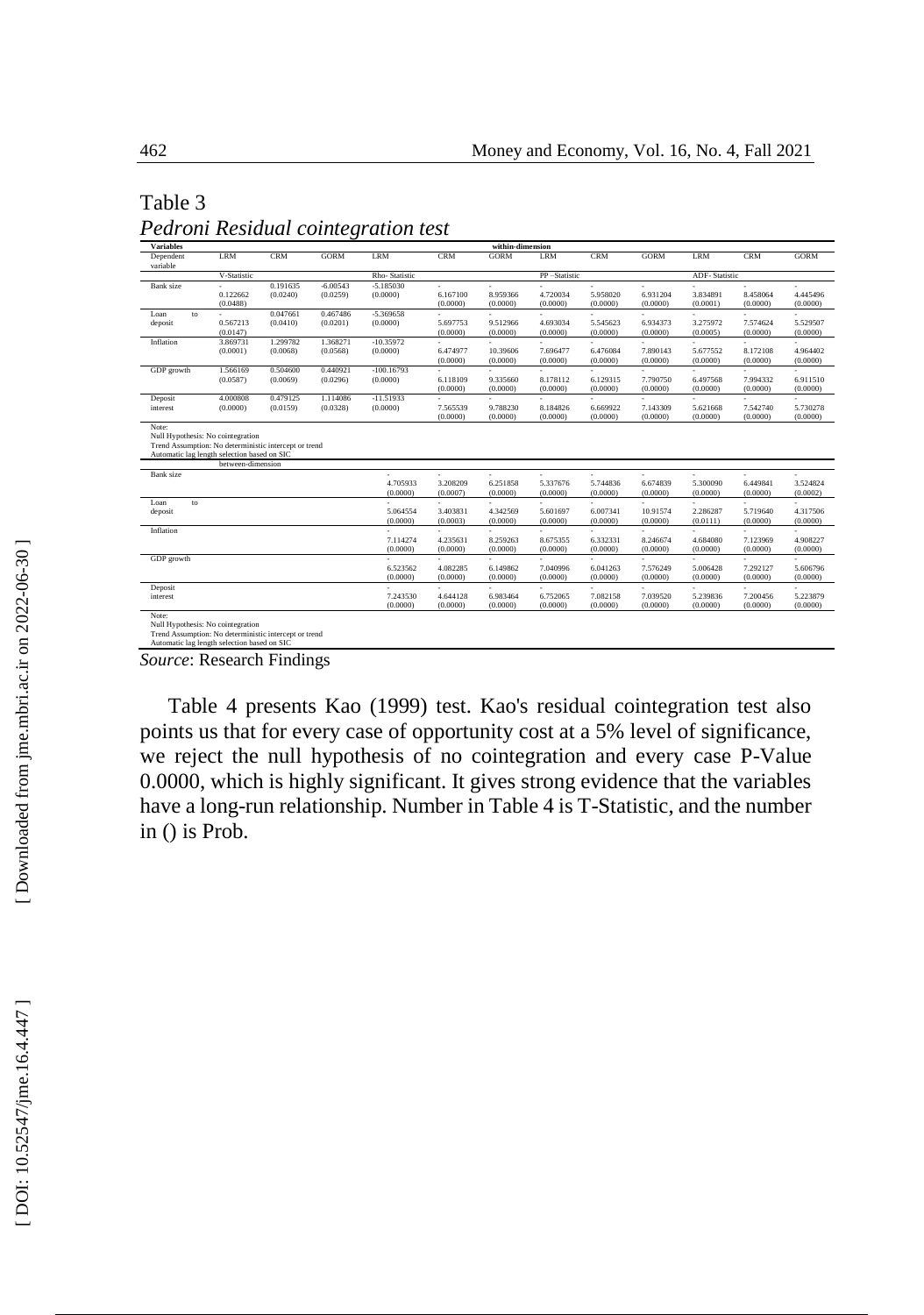| Dependent variable | <b>LRM</b>  | <b>CRM</b>  | <b>GORM</b> |
|--------------------|-------------|-------------|-------------|
| Bank size          | 1.326049    | $-3.080144$ | 3.855220    |
|                    | (0.0294)    | (0.0010)    | (0.0001)    |
| Loan to deposit    | 1.972489    | $-3.531707$ | 1.807301    |
|                    | (0.0243)    | (0.0002)    | (0.0354)    |
| Inflation          | 4.194593    | 1.961722    | 5.774419    |
|                    | (0.0000)    | (0.0249)    | 0.00000     |
| GDP growth         | 5.366810    | 3.306062    | 4.422639    |
|                    | (0.0000)    | (0.0005)    | (0.0000)    |
| Deposit interest   | $-2.464593$ | $-5.056894$ | $-2.367662$ |
|                    | (0.0069)    | (0.0000)    | (0.0090)    |

Table 4

*Source*: Research Findings

In Table 5, we see different opportunity costs in both cases of Fisher trace test, and Fisher Max -Eigen test at most one variable has a long run relationship.

#### Table 5

*Johansen Fisher Panel Co -integration Test*

| <b>Dependent</b><br>variable |                | <b>LRM</b>        | <b>CRM</b> | <b>GORM</b> | <b>LRM</b> | <b>CRM</b>            | <b>GORM</b> |  |  |
|------------------------------|----------------|-------------------|------------|-------------|------------|-----------------------|-------------|--|--|
|                              | Hypothesized   | Fisher Stat.*     |            |             |            | Fisher Stat.*         |             |  |  |
|                              | No. of $CE(s)$ | (from trace test) |            |             |            | (from Max-Eigen test) |             |  |  |
| Bank size                    | None           | 48.30             | 87.62      | 55.71       | 33.86      | 70.36                 | 40.58       |  |  |
|                              |                | (0.0000)          | (0.0000)   | (0.0000)    | (0.0022)   | (0.0000)              | (0.0002)    |  |  |
|                              | At Most 1      | 41.28             | 45.99      | 41.89       | 41.28      | 45.99                 | 41.89       |  |  |
|                              |                | (0.0002)          | (0.0000)   | (0.0001)    | (0.0002)   | (0.0000)              | (0.0001)    |  |  |
| Loan<br>to                   | None           | 56.61             | 93.33      | 83.85       | 32.45      | 60.73                 | 58.54       |  |  |
| deposit                      |                | (0.0000)          | (0.0000)   | (0.0000)    | (0.0035)   | (0.0000)              | (0.0000)    |  |  |
|                              | At Most 1      | 59.16             | 69.61      | 58.90       | 59.16      | 69.61                 | 58.90       |  |  |
|                              |                | (0.0000)          | (0.0000)   | (0.0000)    | (0.0000)   | (0.0000)              | (0.0000)    |  |  |
| Inflation                    | None           | 209.6             | 224.3      | 203.4       | 177.7      | 197                   | 164.9       |  |  |
|                              |                | (0.0000)          | (0.0000)   | (0.0000)    | (0.0000)   | (0.0000)              | (0.0000)    |  |  |
|                              | At Most 1      | 91.82             | 111.9      | 95.52       | 91.82      | 111.9                 | 95.52       |  |  |
|                              |                | (0.0000)          | (0.0000)   | (0.0000)    | (0.0000)   | (0.0000)              | (0.0000)    |  |  |
| <b>GDP</b>                   | None           | 186.2             | 218        | 188.5       | 144.9      | 173.3                 | 143.8       |  |  |
| growth                       |                | (0.0000)          | (0.0000)   | (0.0000)    | (0.0000)   | (0.0000)              | (0.0000)    |  |  |
|                              | At Most 1      | 92.21             | 125.3      | 104.5       | 92.21      | 125.3                 | 104.5       |  |  |
|                              |                | (0.0000)          | (0.0000)   | (0.0000)    | (0.0000)   | (0.0000)              | (0.0000)    |  |  |
| Deposit                      | None           | 109.5             | 142.1      | 116.7       | 61.53      | 77.48                 | 62.85       |  |  |
| interest                     |                | (0.0000)          | (0.0000)   | (0.0000)    | (0.0000)   | (0.0000)              | (0.0000)    |  |  |
|                              | At Most 1      | 91.70             | 116.4      | 100.3       | 91.70      | 116.4                 | 100.3       |  |  |
|                              |                | (0.0000)          | (0.0000)   | (0.0000)    | (0.0000)   | (0.0000)              | (0.0000)    |  |  |

\* Probabilities are computed using asymptotic Chi -square distribution.

*Source*: Research Findings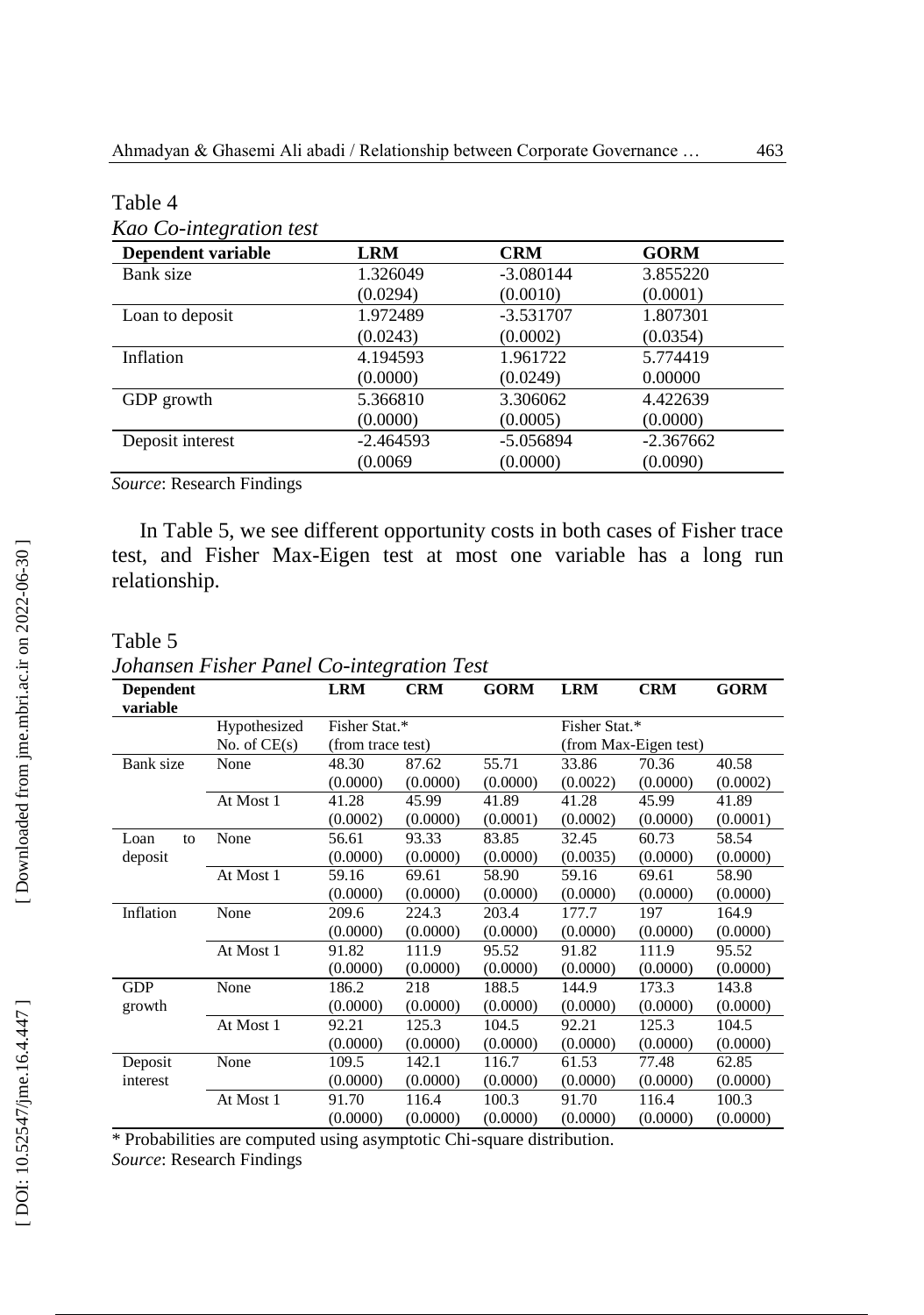# **5.2 Empirical Results**

Before estimating the model using GMM, we used the F - Limmer test to select between Panel data methods and Pooled method. The null hypothesis is a pooled model. According to the calculations of this study, the null hypothesis is rejected, and these models need to be estimated using panel data.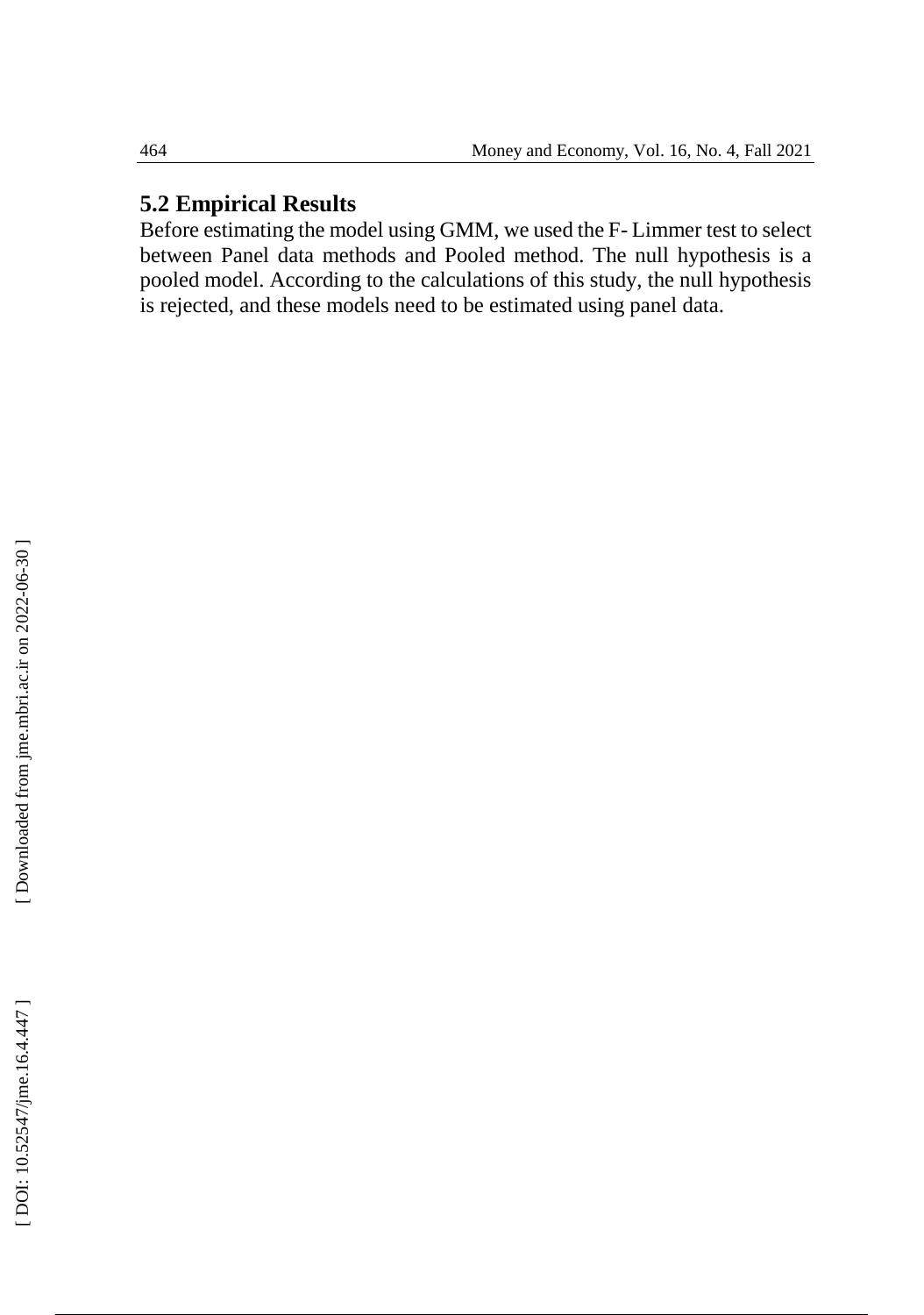Table 6

| <b>Models</b>  | <b>Dependent</b> | <b>Independent Variable</b>             | <b>Cross-section F</b> | <b>Cross-section Chi-</b> |  |  |
|----------------|------------------|-----------------------------------------|------------------------|---------------------------|--|--|
|                | <b>Variable</b>  | (Corporate<br>Governance<br>Indicators) |                        | square                    |  |  |
| $\mathbf{1}$   |                  | board's structure effectiveness         | 3.493704               | 24.956785                 |  |  |
|                |                  |                                         | (0.0014)               | (0.0008)                  |  |  |
| $\overline{c}$ |                  | transparency and disclosure             | 3.613764               | 25.771338)                |  |  |
|                |                  |                                         | (0.0010)               | (0.0006)                  |  |  |
| 3              |                  | Responsibility                          | 3.591139               | 25.618038                 |  |  |
|                |                  |                                         | (0.0011)               | (0.0006)                  |  |  |
| $\overline{4}$ |                  | Total Corporate governance              | 3.444334               | 24.621051                 |  |  |
|                | LRM              |                                         | (0.0016)               | (0.0009)                  |  |  |
| 5              |                  | board's<br>structure                    | 3.745779               | 26.663918                 |  |  |
|                |                  | effectiveness*asset size                | (0.0007)               | (0.0004)                  |  |  |
| 6              |                  | transparency and disclosure*asset       | 3.709155               | 26.416616                 |  |  |
|                |                  | size                                    | (0.0008)               | (0.0004)                  |  |  |
| $\overline{7}$ |                  | Responsibility*asset size               | 3.733969               | 26.584199                 |  |  |
|                |                  |                                         | (0.0008)               | (0.0004)                  |  |  |
| 8              |                  | Total Corporate governance*asset        | 3.655578               | 26.054396                 |  |  |
|                |                  | size                                    | (0.0009)               | (0.0005)                  |  |  |
| $\overline{9}$ |                  | board's structure effectiveness         | 1.753605               | 12.840384                 |  |  |
|                |                  |                                         | (0.0077)               | (0.0061)                  |  |  |
| 10             |                  | transparency and disclosure             | 1.906054               | 13.925876                 |  |  |
|                |                  |                                         | (0.0695)               | (0.0525)                  |  |  |
| 11             |                  | Responsibility                          | 1.891976               | 13.825831                 |  |  |
|                |                  |                                         | (0.0717)               | (0.0544)                  |  |  |
| 12             |                  | Total Corporate governance              | 1.994238               | 14.551611                 |  |  |
|                |                  |                                         | (0.0568)               | (0.0422)                  |  |  |
| 13             | <b>CRM</b>       | board's<br>structure                    | 1.905329               | 013.920727                |  |  |
|                |                  | effectiveness*asset size                | (0.0496)               | (0.0526)                  |  |  |
| 14             |                  | transparency and disclosure*asset       | 1.867007               | 13.648299                 |  |  |
|                |                  | size                                    | (0.0559)               | (0.0578)                  |  |  |
| 15             |                  | Responsibility*asset size               | 1.907213               | 13.934106                 |  |  |
|                |                  |                                         | (0.0493)               | (0.0524)                  |  |  |
| 16             |                  | Total Corporate governance*asset        | 1.850169               | 13.528505                 |  |  |
|                |                  | size                                    | (0.0488)               | (0.0502)                  |  |  |
| 17             |                  | board's structure effectiveness         | 2.049699               | 14.952019                 |  |  |
|                |                  |                                         | (0.0500)               | (0.0366)                  |  |  |
| 18             |                  | transparency and disclosure             | 2.358902               | 17.130409                 |  |  |
|                |                  |                                         | (0.0241)               | (0.0166)                  |  |  |
| 19             |                  | Responsibility                          | 2.311425               | 16.797184                 |  |  |
|                |                  |                                         | (0.0270)               | (0.0188)                  |  |  |
| 20             |                  | Total Corporate governance              | 2.217318               | 16.135330                 |  |  |
|                |                  |                                         | (0.0338)               | (0.0239)                  |  |  |
| 21             | <b>GORM</b>      | board's<br>structure                    | 2.166758               | 15.779001                 |  |  |
|                |                  | effectiveness*asset size                | (0.0381)               | (0.0272)                  |  |  |
| 22             |                  | transparency and disclosure*asset       | 2.284932               | 16.611040                 |  |  |
|                |                  | size                                    | (0.0288)               | (0.0201)                  |  |  |
| 23             |                  | Responsibility*asset size               | 2.319475               | 16.853712                 |  |  |
|                |                  |                                         | (0.0265)               | (0.0184)                  |  |  |
| 24             |                  | Total Corporate governance*asset        | 2.180708               | 15.877367                 |  |  |
|                |                  | size                                    | (0.0368)               | (0.0263)                  |  |  |

*Source*: Research Findings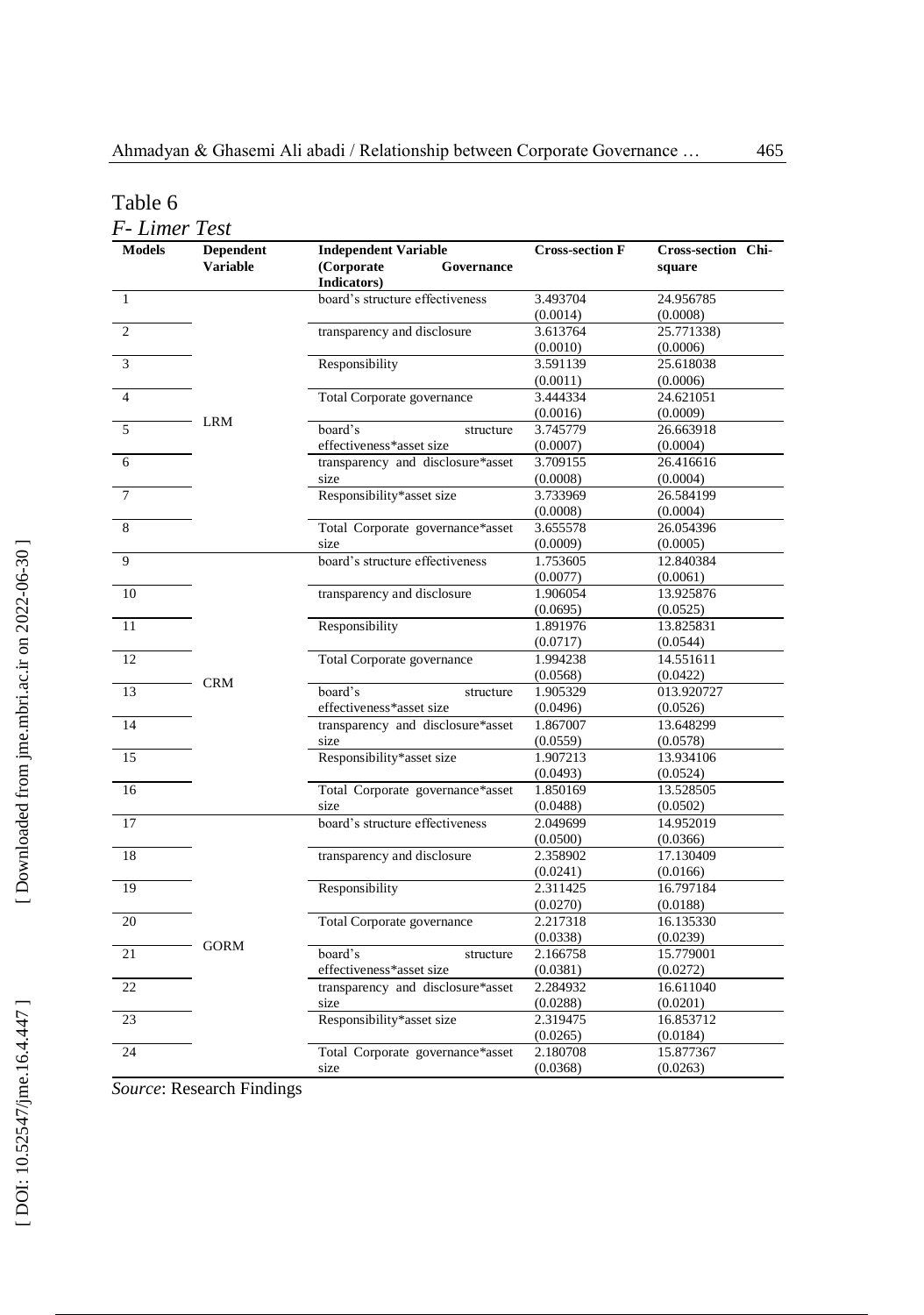We investigate whether the state of corporate governance in the Iranian banking industry impacts three measures of bank risks management: credit risk management, liquidity risk management, and overall risk management. Table 7 indicates the results. The number in () is t -Test and the number in [] is significant.

Ghasemi Aliabadi et al.'s (2017) paper has been used to design the corporate governance indicators, and other indicators have been selected in terms of significance. Therefore, the indicators that are rejected at the 5% level are not included in the model.

The board of directors is responsible for adopting and regulating the strategic goals, strategic framework, and organizational culture. So the board is ultimately responsible for business strategy and financial soundness of the bank, internal structure and executive approach, risk management, and law compliance (Basel Committee, 2015).

Corporate governance assessment is done to determine how much the board is committed to the principle of "professional ethics is the priority," and how much does it insist on creating and maintaining the principles of corporate governance and risk culture?

One of the main goals of this assessment method is to determine the level of the board's abilities in a financial institution with regard to conducting risks in that business.

According to representation theory, the ability of the board of directors is an effective regulatory mechanism that depends on the board's independence from chief management, the number of its members, and the relationship between the roles of chief of the board and chief executive manager. So it is argued that the larger boards are probably more alert and sensitive to the representation problems (Dechow et al. , 1995).

Board's structure effectiveness has a significant positive effect on liquidity risk management, credit risk management, and total risk management. So that more independent boards will exercise more effective regulation for managers. Otherwise, the existence of independent and nonexecutive members in the board of directors helps to control the risks and, through better information disclosure, decreases the informational asymmetry between the management and shareholders (See Table (7)).

The governance must be sufficiently transparent for shareholders, depositors, other stakeholders, and market actors. Transparency is the necessary condition for effective and sound corporate governance. With inadequate transparency, market actors cannot effectively and fully monitor the board and chief management's performance and cannot see them as

Downloaded from jme.mbri.ac.ir on 2022-06-30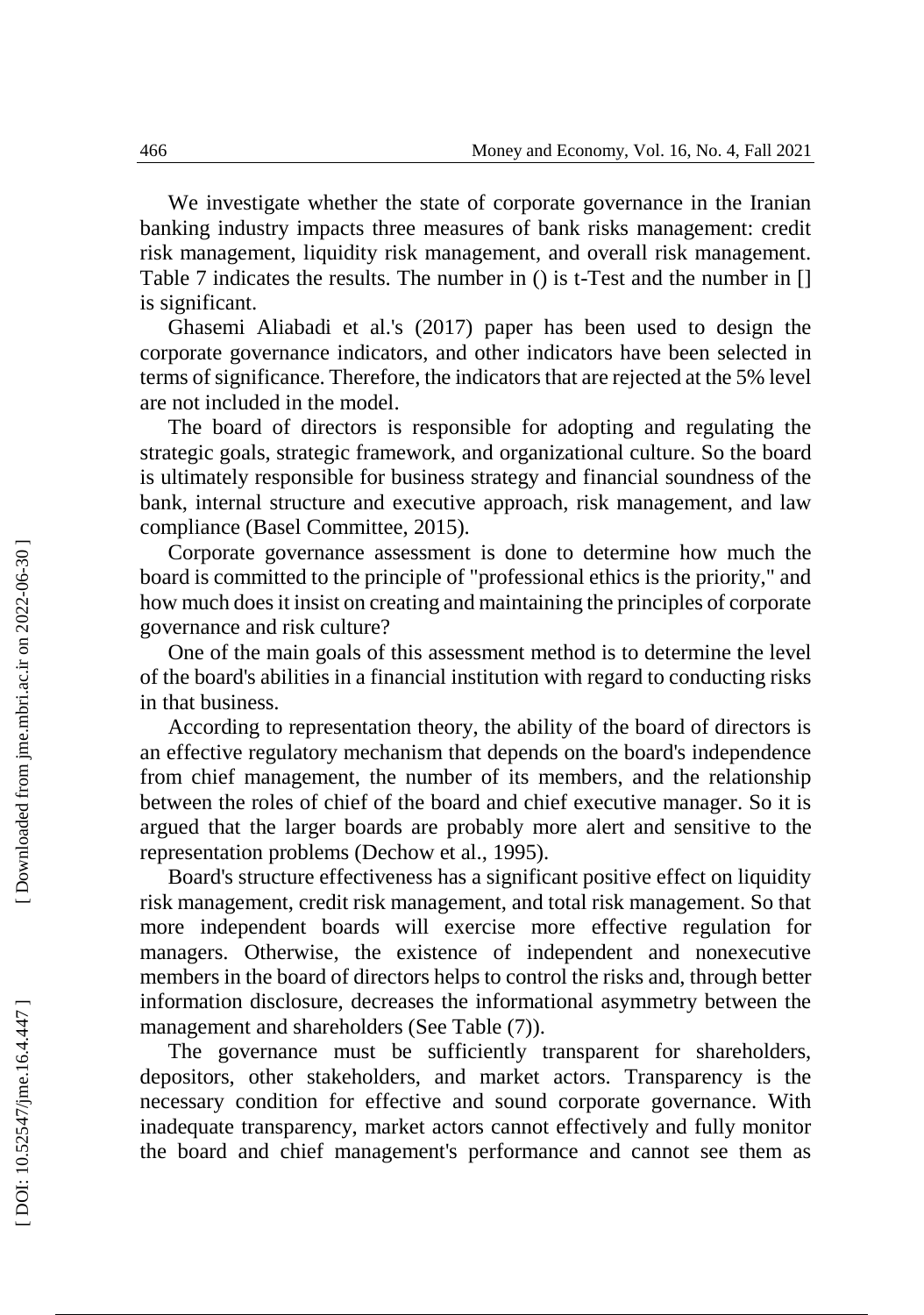accountable representatives of banks. The philosophy of transparency in corporate governance debates is to provide necessary information for related parties to assess the effectiveness of the bank's board and chief management's performance (Basel , 2015).

According to Basel guidelines, banks must comply with the transparency and disclosure principles section that the OECD explains. So the disclosure must include the minimum requirements about the goals, governance structure, policies regarding the contents of corporate governance, the criteria for bonus or exercising corporate governance, main shareholders, voting rights, and exchange with persons (Ghasemi Aliabadi et al. (2017)).

Furthermore, banks should disclose the main points about the resources in danger and their risk management strategies without disclosing confidential information. When a bank involves in complex or ambiguous activities, it must disclose enough information about the goal, strategy, structure, and risk controls related to those activities (Ghasemi Aliabadi et al. (2017)).

Transparency and disclosure in corporate governance are related to disclosure of financial statements' information, risk management information, corporate governance and internal control information, and important events' information (Ghassemi Aliabadi et al. (2017)).

Transparency has a positive and significant effect on improving liquidity risk management, credit risk management, and total risk management. Because the requirement of transparency in liquidity risk management strategies, such as the amount of cash available to meet customer needs and the outflow of deposits, can help timely manage liquidity risk. On the other hand, transparency about the bank's strategy in identifying customers and providing micro and macro facilities helps the bank's governance identify and control credit risk (See Table (7)).

Carrol (1991) introduced the fourfold following principles with the title of "responsibility pyramid of corporates." We, such as (Ghasemi Aliabadi et al. (2017)) have used those principles as the base for determining responsibility measures in the corporate governance framework:

Economic Responsibilities: all things a firm must do to maximize its profit and create value -added for its stakeholders.

Legal Responsibilities: all things the firm is obliged to do according to laws and regulations.

Ethical Responsibilities: It is better to be done along the improvement path and reach the goals.

Philanthropic Responsibilities: include acts that are aligned with the social mission and the firm wants to perform them.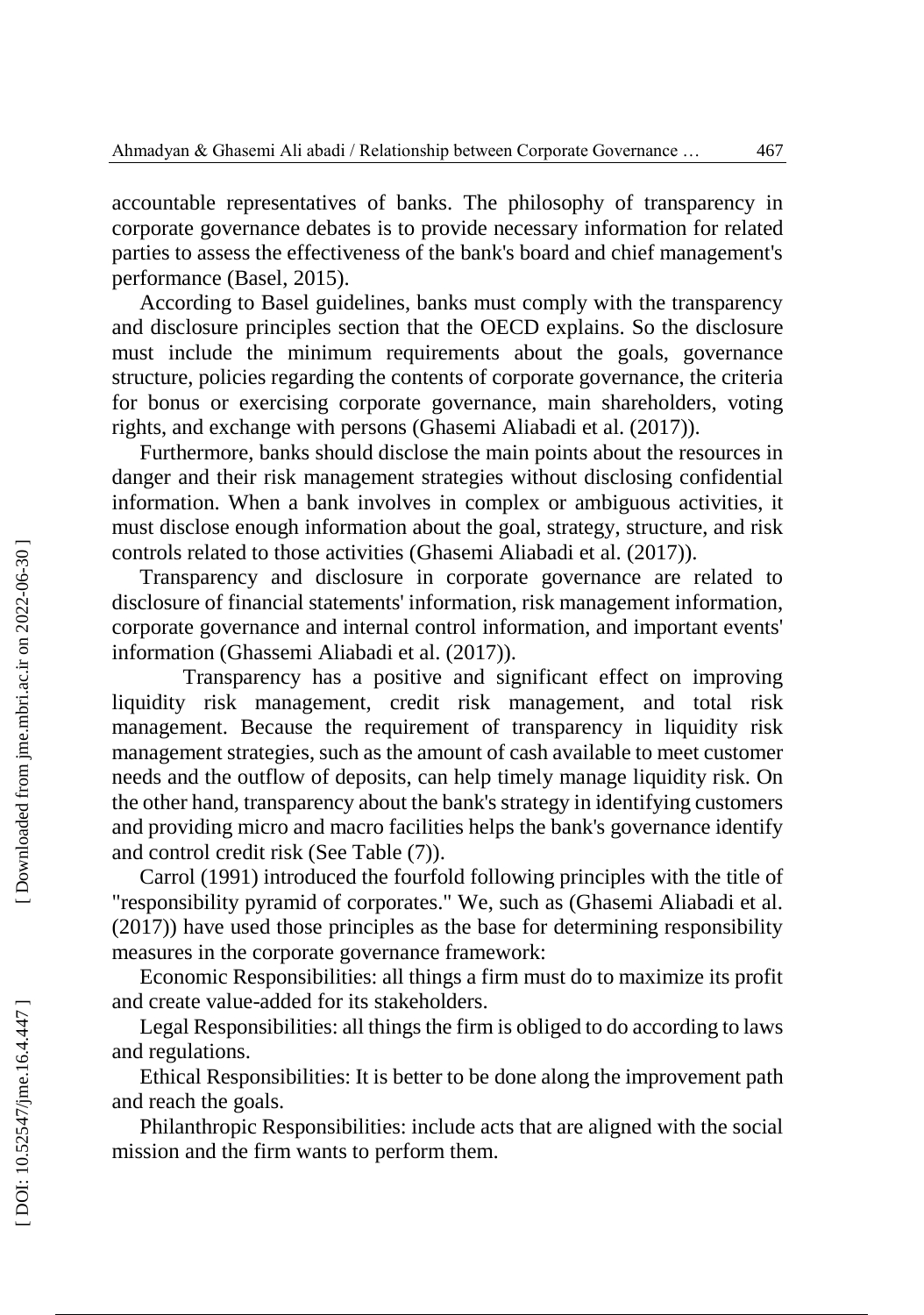Besides that, in this paper, we, such as (Ghasemi Aliabadi et al. (2017)) use the "Corporate Governance Guidelines for Islamic Service Providers" to explain the indices of banks' religious responsibility.

As can be seen, there is a positive relationship between accountability and liquidity risk management, credit risk management, and total bank risk management. Because according to this indicator, the Board of Directors is required to account for the liquidity risk management strategy, including the determination of the bank's interest rate on the range defined by the central bank, the amount of cash held, the ratio of investment deposit to volatile deposit, as well as credit risk management strategies such as customer identification, the ratio of large facilities to small facilities, compliance with the law of the ratio of facilities to fixed capital and the total risk of the bank. Consequently, with this responsibility in mind, they will choose strategies that will cover the risk and ensure the bank's profitability and value added. On the other hand, according to the findings of this paper and based on t statistics, the board structure is the main factor that affects risk management.

In this paper, to investigate the effect of corporate governance on bank size, the corporate governance indicators and bank size are multiplied. As shown in Table 7, corporate governance in large banks hurts liquidity, credit risk management, and overall bank risk management. The big banks of Iran have a government structure or are first government -owned and then privatized. The government structure of this group of banks has caused them not to pay enough attention to corporate governance principles. The Corporate Governance Requirements Directive in Non -Governmental Banks and Credit Institutions has also exempted state -owned banks from complying with the corporate governance principles. Therefore, the lack of compliance with corporate governance principles in this group of banks has made the risk management of this group of banks.

The loan to deposit ratio indicates the proportion of facilities against the deposit. Due to the mismatch of facility and deposit maturity, it is necessary to maintain a less than 100% ratio in banks. If the ratio is greater than 100, the bank will face more liquidity risk, increasing the bank's credit risk. Therefore, Table 7 indicates that it negatively affects liquidity and credit risk management. This criterion had no significant effect on total bank risk management and was excluded from the model.

Interest margin has a significant negative impact on liquidity risk management and credit risk management. The interest rate margin is the difference between the interest rate on the facility and the interest rate on the deposit. As this indicator rises, the gap between the interest rate on the facility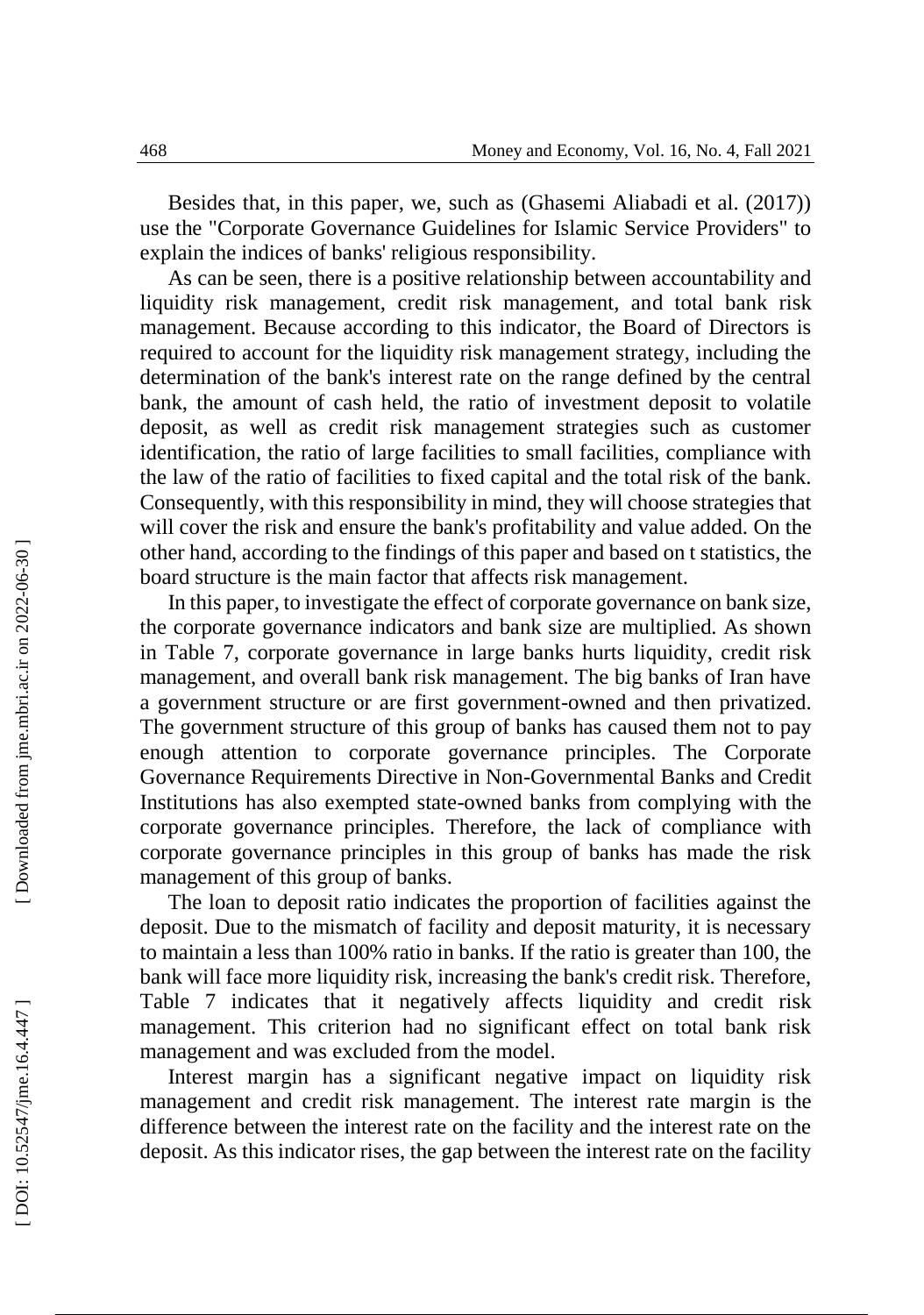and the deposit rate is increasing. It may increase the interest rate on the facility but not the interest rate on the deposit. The result will be an increase in bank deposits and an increase in moral hazards and bad choices, which can undermine the management of liquidity and credit risk.

Ownership is a dummy variable that has adopted one for private banks and zero for state -owned banks. As can be seen, private banks have been more successful in managing liquidity, credit risk, and overall risk management than government banks. This indicator has a significant positive effect on banks' risk management. Since private banks need to safeguard shareholder interests, improving risk management is greater than state -owned banks.

Cost to income has a significant negative impact on bank risk management. The higher the ratio, the lower the bank's risk management.

Equity to loan is another ratio that affects risk management. The higher this ratio, the greater the bank's ability to cover the risk associated with the facility's supply. Therefore, this indicator has a significant and positive effect on banks' risk management.

Capital adequacy is one of the bank health benchmarks that the Basel committee introduced. The higher this criterion indicates that the bank will be more successful in covering the bank's risks, both liquidity and credit risk. As shown in Table 7, the relationship between this criterion and banks' risk management is positive. Inflation as a measure of macroeconomic instability indicates a negative relationship between inflation and banks' risk management. As inflation increases, liquidity and credit risk increase, and credit risk management performance weakens.

In inflationary conditions, banks are faced with a decrease in the absorption of resources and an increase in the withdrawal of deposits, thus increasing the risk of liquidity. On the other hand, as inflation increases, the real interest rate on the facility decreases. Therefore, customers who are not able to repay the debt also apply for the facility, and with the inflationary conditions and the lower repayment capacity of the customers, banks' credit risk also increases. As the results of Table 7 represent, banks' overall risk management is also weakened.

Bank size is negatively correlated with bank risk management. Because the big banks in Iran are state banks, and because of government support, they do not pay enough attention to risk management and appropriate tools.

Table 7 *Results - Effect of Corporate governance on Banking Risk Management*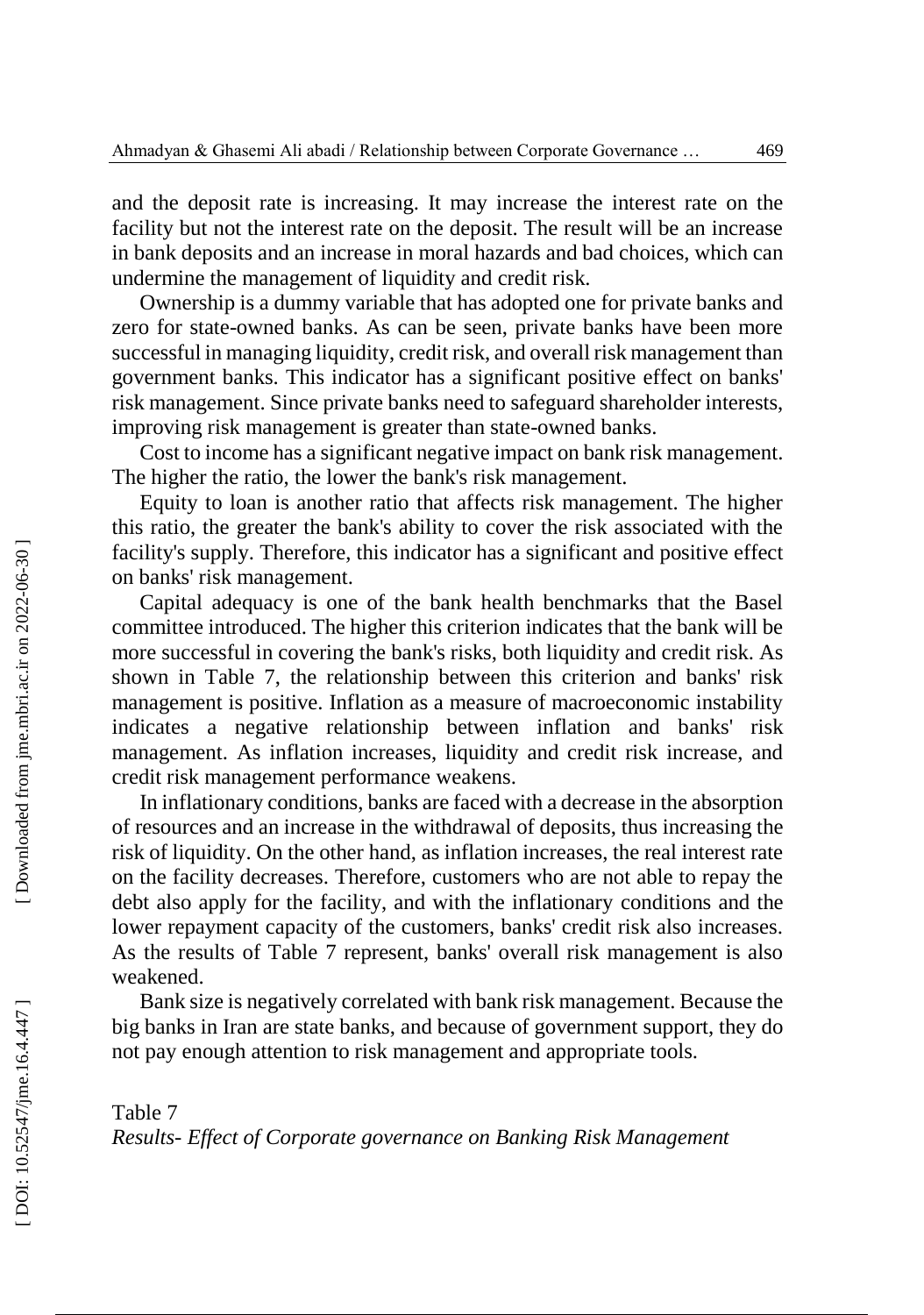|                                                     |                                          |                                          |                                          |                                          | <b>Dependent Variable: LRM</b>           |                                          |                                          |                                           |
|-----------------------------------------------------|------------------------------------------|------------------------------------------|------------------------------------------|------------------------------------------|------------------------------------------|------------------------------------------|------------------------------------------|-------------------------------------------|
| Independent<br>Variable                             | Model(1)                                 | Model(2)                                 | Model(3)                                 | Model(4)                                 | Model(5)                                 | Model(6)                                 | Model(7)                                 | Model(8)                                  |
| board's<br>structure<br>effectiveness               | 0.519628<br>(2.540373)<br>[0.0495]       | .                                        | .                                        | .                                        | .                                        | .                                        | .                                        | .                                         |
| Transparency<br>and<br>disclosure                   | .                                        | 0.354845<br>(2.496971)<br>[0.0197]       | .                                        | .                                        | .                                        | .                                        | .                                        | .                                         |
| Responsibility                                      | .                                        | .                                        | 0.571558<br>(1.622537)<br>[0.0342]       | .                                        | .                                        | .                                        | .                                        | .                                         |
| Total<br>Corporate<br>governance                    | .                                        | .                                        | .                                        | 0.097037<br>(1.823694)<br>[0.0353]       | .                                        | .                                        | .                                        | .                                         |
| Board's<br>structure<br>effectiveness*asset<br>size | .                                        | .                                        | .                                        | .                                        | $-0.082296$<br>$(-1.764428)$<br>[0.0790] | .                                        | .                                        | .                                         |
| Transparency<br>and<br>disclosure*asset size        | .                                        | .                                        | .                                        | .                                        | .                                        | $-0.133970$<br>$(-1.692450)$<br>[0.0920] | .                                        | .                                         |
| Responsibility*asset<br>size                        | .                                        | .                                        | .                                        | .                                        | .                                        | .                                        | $-0.169504$<br>$(-1.917997)$<br>[0.0564] | .                                         |
| Total<br>Corporate<br>governance*asset size         | .                                        | .                                        | .                                        | .                                        | .                                        | .                                        | .                                        | $-0.047658$<br>$(-1.919541)$<br>[0.0562]  |
| Loan to Deposit                                     | $-0.111624$<br>$(-3.249872)$<br>[0.0229] | -0.597781<br>$(-1.75071)$<br>[0.0506]    | $-0.126968$<br>$(-2.172224)$<br>[0.0534] | $-0.117225$<br>$(-1.730045)$<br>[0.0192] | $-0.214731$<br>$(-2.679843)$<br>[0.0473] | $-0.796325$<br>$(-2.244685)$<br>[0.0698] | $-0.182531$<br>$(-2.582126)$<br>[0.0511] | $-0.487318$<br>$(-2.146708)$<br>[0.0335]  |
| Interest margin                                     | $-0.024005$<br>$(-2.286059)$<br>[0.0551] | $-0.032723$<br>$(-1.831686)$<br>[0.0312] | $-0.024774$<br>$(-2.346613)$<br>[0.0292] | $-0.500914$<br>$(-1.764050)$<br>[0.0457] | $-0.012354$<br>$(-2.370479)$<br>[0.0114] | $-0.060213$<br>$(-3.183610)$<br>[0.0455] | $-0.752633$<br>$(-0.226119)$<br>[0213]   | $-0.018416$<br>$(-3.575088)$<br>[0.0158]  |
| ownership                                           | 0.104811<br>(2.378522)<br>[0.0540]       | 0.279573<br>(2.325207)<br>[0.0453]       | 0.112144<br>(3.116483)<br>[0.0374]       | 0.273642<br>(2.256119)<br>[0.0481]       | 0.036850<br>(1.928552)<br>[0.0541]       | 0.426503<br>(1.875521)<br>[0.0723]       | 0.0298130<br>(1.774282)<br>[0.0396]      | 0.344634<br>(1.921894)<br>[0.0297]        |
| Cost to income                                      | $-0.129840$<br>$(-3.484940)$<br>[0.0282] | $-0.600648$<br>$(-2.382083)$<br>[0.0228] | $-0.235862$<br>$(-2.243918)$<br>[0.0575] | $-0.257558$<br>$(-2.569531)$<br>[0.0110] | $-0.709541$<br>(1.728354)<br>[0.0672]    | $-0.570493$<br>$(-1.612873)$<br>[0.0746] | 0.696395<br>(1.726002)<br>[0.0686]       | $-0.039320$<br>$(-2, 408387)$<br>[0.0384] |
| Equity to loan                                      | 0.231310<br>(1.916403)<br>[0.0605]       | 0.260008<br>(1.903688)<br>[0.0367]       | 0.271327<br>(2.206660)<br>[0.0289]       | 9.350005<br>(2.057665)<br>[0.0541]       | 0.369166<br>(2.225532)<br>[0.0271]       | 0.411169<br>(2.430448)<br>[0.0159]       | 0.388165<br>(2.346432)<br>[0.0198]       | 0.420170<br>(2.466565)<br>[0.0144]        |
| Capital adequacy                                    | 0.005492<br>(2.323594)<br>[0.0466]       | 0.260075<br>1.910351)<br>[0.0492]        | 0.010553<br>(2.355192)<br>[0.0228]       | 0.028771<br>(2.707139)<br>[0.0402]       | 0.149486<br>(1.721118)<br>[0.0635]       | 0.322864<br>(2.037205)<br>0.05704]       | 0.992857<br>[0.0281]                     | 0.214542<br>(3.237225)<br>[0.0127]        |
| Inflation                                           | 0.001710<br>(2.222174)<br>[0.0244]       | 0.544123<br>(2.112518)<br>[0.0105]       | 0.352272<br>(3.488112)<br>[0.0260]       | 0.005097<br>(2.443441)<br>[0.0579]       | 0.133632<br>(2.405361)<br>[0.0568]       | 0.520309<br>(2.167772)<br>[0.0669]       | 0.866321<br>(2.26967)<br>[0.0477]        | $-0.104331$<br>$(-3.237225)$<br>[0.0127]  |
| <b>Bank</b> size                                    | $-0.207535$<br>$(-1.911369)$<br>[0.0631] | 0.107065-<br>$(-2.105561)$<br>[1.9023]   | $-0.206552$<br>$(-2.110945)$<br>[0.0589] | $-0.257558$<br>$(-2.569531)$<br>[0.0469] | .                                        | .                                        | .                                        | .                                         |
| $LRM(-1)$                                           | 0.419162<br>(2.152318)                   | 0.268985<br>(2.122867)                   | 0.566676<br>(4.307266)                   | 2.018212<br>(2.265228)                   | 0.123714<br>(2.115896)                   | 0.395097<br>(2.372718)                   | 0.194271<br>(2.184059)                   | 0.510923<br>(2.469375)                    |
| R-square                                            | [0.0491]<br>0.823071                     | [0.0239]<br>0.699079                     | [0.0060]<br>0.580512                     | [0.0311]<br>0.953289                     | [0.0587)<br>0.752303                     | [0.0097]<br>0.608771                     | [0.0541]<br>0.546620                     | [0.0393]<br>0.581396                      |
| $D-W$                                               | 1.716288                                 | 1.821474                                 | 1.879655                                 | 1.833730                                 | 1.921832                                 | 1.804679                                 | 1.851157                                 | 1.826962                                  |
| J-statistic                                         | 16.030695                                | 11.342281                                | 16.980375                                | 11.027076                                | 13.70795                                 | 12.41609                                 | 13.28721                                 | 13.00363                                  |
| Prob(J-statistic)                                   | 0.050922                                 | 0.058515                                 | 0.053789                                 | 0.049300                                 | 0.046979                                 | 0.046435                                 | 0.058924                                 | 0.020888                                  |
|                                                     |                                          |                                          |                                          |                                          | <b>Dependent Variable: CRM</b>           |                                          |                                          |                                           |
|                                                     | Model(9)                                 | Model(10)                                | Model(11)                                | Model(12)                                | Model(13)                                | Model(14)                                | Model(15)                                | Model(16)                                 |
| structure<br>board's<br>effectiveness               | 2.041852<br>(2.167214)<br>[0.0674]       | .                                        | .                                        | .                                        | .                                        | .                                        | .                                        | .                                         |
| and<br>Transparency<br>disclosure                   | .                                        | 2.254121<br>(2.164184)<br>[0.0569]       | .                                        | .                                        | .                                        | .                                        | .                                        | .                                         |
| Responsibility                                      | .                                        | .                                        | 0.654636<br>(2.535743)<br>[0.0279]       | .                                        | .                                        | .                                        | .                                        | .                                         |
| Total<br>Corporate<br>governance                    | .                                        | .                                        | .                                        | 0.200385<br>(1.879641)<br>[0.0615]       | .                                        | .                                        | .                                        | .                                         |
| Board's<br>structure<br>effectiveness*asset<br>size | .                                        | .                                        | .                                        | .                                        | $-0.262464$<br>$(-1.84406)$<br>[0.0401]  | .                                        | .                                        | .                                         |
| Transparency<br>and<br>disclosure*asset size        | .                                        | .                                        | .                                        | .                                        | .                                        | $-4.630005$<br>$(-2.000548)$<br>[0.0426] | .                                        | .                                         |
| Responsibility*asset<br>size                        | .                                        | .                                        | .                                        | .                                        | .                                        | .                                        | $-0.100200$<br>$(-2.067542)$<br>[0.0462] | .                                         |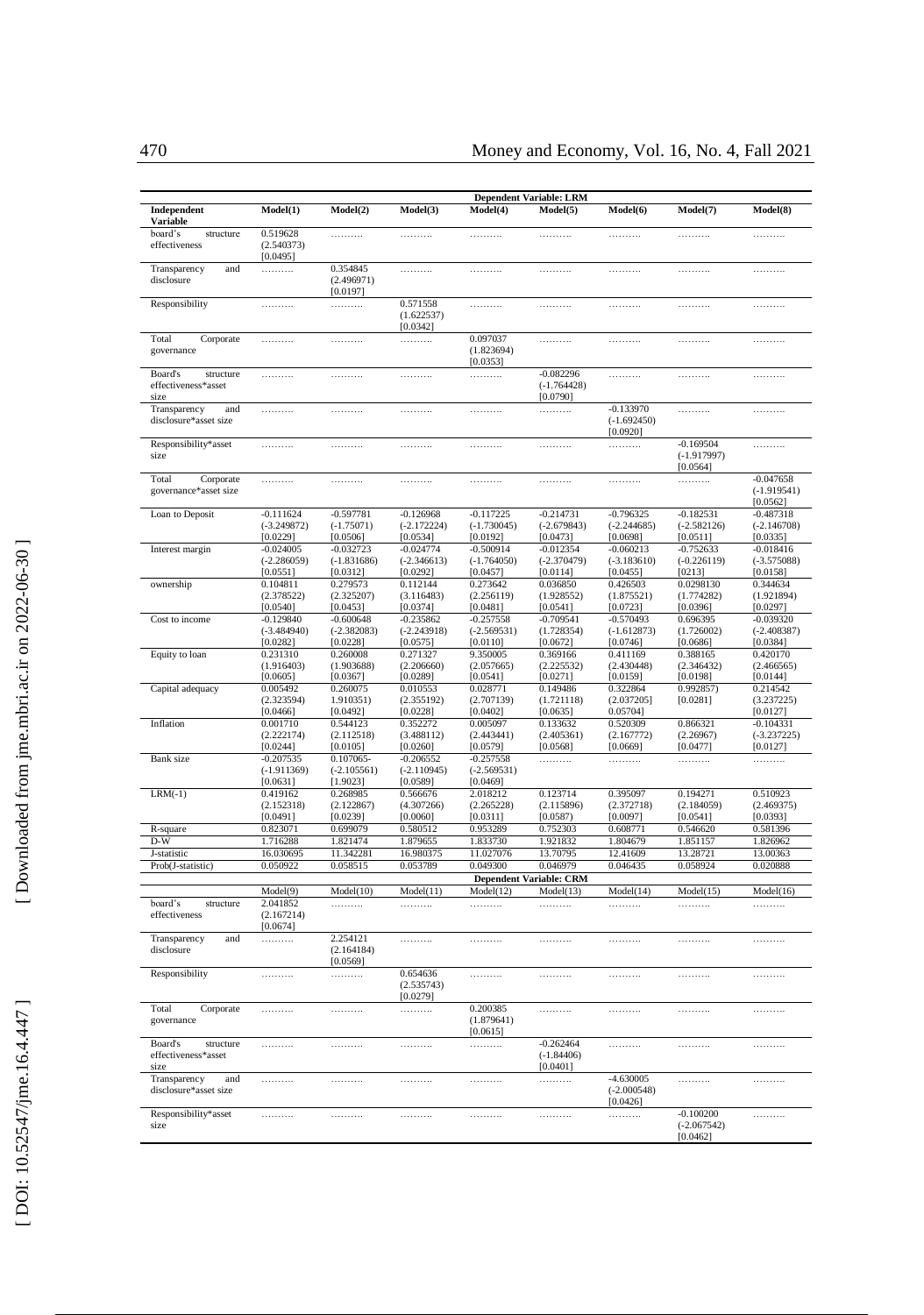| Total<br>Corporate<br>governance*asset size | .                         | .                        | .                      | .                         | .                         | .                         | .                            | $-0.264232$<br>$(-1.801230)$<br>[0.0361] |
|---------------------------------------------|---------------------------|--------------------------|------------------------|---------------------------|---------------------------|---------------------------|------------------------------|------------------------------------------|
| Loan to Deposit                             | $-0.014662$               | $-0.629228$              | $-0.775874$            | $-0.122930$               | $-0.104123$               | $-0.109822$               | $-0.965270$                  | $-0.124926$                              |
|                                             | $(-2.137690)$             | $(-3.217821)$            | $(-2.088618)$          | $(-2.399121)$             | $(-2.448882)$             | $(-2.481476)$             | $(-2.356490)$                | $(-1.744711)$                            |
|                                             | [0.0196]                  | [0.0278]                 | [0.0295]               | [0.0602]                  | [0.0540]                  | [0.0307]                  | [0.218]                      | [0.0355]                                 |
| Interest margin                             | $-0.134840$               | $-0.153844$              | $-0.027526$            | $-0.025224$               | $-0.109847$               | $-0.196086$               | $-0.020248$                  | $-0.019483$                              |
|                                             | $(-3.152209)$             | $(-4.153777)$            | $(-2.305645)$          | $(-1.603719)$             | $(-1.789045)$             | $(-1.724072)$             | $(-1.771503)$                | $(-1.780672)$                            |
|                                             | [0.0297]                  | [0.0434]                 | [0.0305]               | [0.0466]                  | [0.0309]                  | [0.0271]                  | [0.0612]                     | [0.0358]                                 |
| ownership                                   | 0.455316                  | 0.629086                 | 0.440058               | 0.172468                  | 0.308849                  | 0.037997                  | 0.039353                     | 0.350572                                 |
|                                             | (2.165267)<br>[0.0689]    | (2.163784)<br>[0.0401]   | (3.336887)<br>[0.0365] | (1.861940)<br>[0.0397]    | (2.129766)<br>[0.0298]    | (2.068371)<br>[0.0286]    | (2.163542)<br>[0.0459]       | (1.879391)<br>[0.0301]                   |
| Cost to income                              | $-0.011968$               | $-0.411590$              | $-0.020023$            | $-0.716614$               | 0.666735                  | $-0.670234$               | $-0.662736$                  | $-0.677035$                              |
|                                             | $(-2.127110)$             | $(-2.163378)$            | $(-4.484873)$          | $(-2.508799)$             | (1.872825)                | $(-1.918195)$             | $(-1.824772)$                | $(-1.899504)$                            |
|                                             | [0.0415]                  | [0.0407]                 | [0.0000]               | [0.0114]                  | [0.0624]                  | [0.0564]                  | [0.0694]                     | [0.0588]                                 |
| Equity to loan                              | 0.125231                  | 0.241126                 | 0.196362               | 0.239247                  | 0.104151                  | 0.107152                  | 0.979005                     | 0.115162                                 |
|                                             | (3.053857)                | (2.190087)               | (1.876540)             | (1.968867)                | (1.688273)                | (1.703198)                | (2.592543)                   | (1.70935)                                |
|                                             | [0.0175]                  | [0.0494]                 | [0.0519]               | [0.0337]                  | [0.0420]                  | [0.0482]                  | [0.0541]                     | [0.0478]                                 |
| Capital adequacy                            | 0.104898                  | 0.048246                 | 0.134910               | 0.352711                  | 0.632551                  | 0.646544                  | 0.616858                     | 0.678054                                 |
|                                             | (2.123013)                | (2.178235)               | (2.389113)             | (2.315009)                | (2.232213)                | (1.824639)                | (2.061916)                   | (1.947985)                               |
|                                             | [0.0229]                  | [0.0587]                 | [0.0566]               | [0.0531]                  | [0.0192]                  | [0.0435]                  | [0.0289]                     | [0.0134]                                 |
| Inflation                                   | 0.429339<br>(2.108785)    | 0.382236<br>(2.105904)   | 0.425184<br>(2.502510) | 0.382549<br>(1.773232)    | 0.543241<br>(2.225167)    | 0.517234<br>(2.220310)    | 0.535234<br>(1.818722)       | 0.519232<br>(1.932230)                   |
|                                             | [0.0135]                  | [0.0158]                 | [0.0158]               | [0.0402]                  | [0.0221]                  | [0.0258]                  | [0.0197]                     | [0.0237]                                 |
| Bank size                                   | 0.786713                  | 0.729683                 | 0.239531               | 0.801419                  | .                         | .                         | .                            | .                                        |
|                                             | (2.144385)                | (3.828448)               | (1.739179)             | (2.040415)                |                           |                           |                              |                                          |
|                                             | [0.0538]                  | [0.0190]                 | [0.0460]               | [0.0478]                  |                           |                           |                              |                                          |
| $CRM(-1)$                                   | 2.231062                  | 2.590168                 | 0.189100               | 0.500060                  | 0.431684                  | 0.420186                  | 0.445544                     | 0.398008                                 |
|                                             | (2.164688)                | (6.319126)               | (5.198727)             | (2.597235)                | (2.227889)                | (1.875582)                | (2.037073)                   | (1.857572)                               |
|                                             | [0.0396]                  | [0.0000]                 | [0.0427]               | [0.0510]                  | [0.0208]                  | [0.0205]                  | [0.0308]                     | [0.0483]                                 |
| R-square                                    | 0.750431                  | 0.448865                 | 0.442633               | 0.511259                  | 0.601448                  | 0.611752                  | 0.571347                     | 0.591095                                 |
| $D-W$                                       | 1.988556                  | 1.700322                 | 1.754792               | 1.972014                  | 1.956011                  | 1.943178                  | 1.859471                     | 1.944172                                 |
| J-statistic                                 | 13.371737                 | 17.610101                | 19.163805              | 24.69651                  | 14.62318                  | 14.632170                 | 14.60339                     | 14.611094                                |
| Prob(J-statistic)                           | 0.003118                  | 0.012673                 | 0.035677               | 0.045408                  | 0.049097                  | 0.048659                  | 0.000189                     | 0.059704                                 |
|                                             |                           | Dependent Variable: GORM |                        |                           |                           |                           |                              |                                          |
|                                             | Model(17)                 | Model(18)                | Model(19)              | Model(20)                 | Model(21)                 | Model(22)                 | Model(23)                    | Model(24)                                |
| board's<br>structure<br>effectiveness       | 2.030139<br>(4.881706)    | .                        | .                      | .                         | .                         | .                         | .                            | .                                        |
|                                             | [0.0000]                  |                          |                        |                           |                           |                           |                              |                                          |
| Transparency<br>and                         | .                         | 0.307540                 | .                      | .                         | .                         | .                         | .                            | .                                        |
| disclosure                                  |                           | (2.208505)<br>[0.0350]   |                        |                           |                           |                           |                              |                                          |
| Responsibility                              | .                         | .                        | 3.118392               | .                         | .                         | .                         | .                            | .                                        |
|                                             |                           |                          | (2.207977)<br>[0.0354] |                           |                           |                           |                              |                                          |
| Total<br>Corporate                          | .                         | .                        | .                      | 0.425535                  | .                         | .                         | .                            | .                                        |
| governance                                  |                           |                          |                        | (2.582341)                |                           |                           |                              |                                          |
|                                             |                           |                          |                        | [0.0509]                  |                           |                           |                              |                                          |
| Board's<br>structure                        | .                         | .                        | .                      | .                         | $-0.113976$               | .                         | .                            | .                                        |
| effectiveness*asset                         |                           |                          |                        |                           | $(-2.720490)$             |                           |                              |                                          |
|                                             |                           |                          |                        |                           | [0.0420]                  | $-0.208239$               |                              |                                          |
| Transparency<br>and                         | .                         | .                        | .                      | .                         | .                         | $(-1.912459)$             | .                            | .                                        |
| disclosure*asset size                       |                           |                          |                        |                           |                           | [0.0625]                  |                              |                                          |
| Responsibility*asset                        | .                         | .                        | .                      | .                         | .                         | .                         | $-0.260067$                  | .                                        |
| size                                        |                           |                          |                        |                           |                           |                           | $(-1.883823)$                |                                          |
|                                             |                           |                          |                        |                           |                           |                           | [0.0578]                     |                                          |
| Total<br>Corporate                          | .                         | .                        | .                      | .                         | .                         | .                         | .                            | $-0.335691$                              |
| governance*asset size                       |                           |                          |                        |                           |                           |                           |                              | $(-2.331247)$                            |
|                                             |                           |                          |                        |                           |                           |                           |                              | [0.0408]                                 |
| ownership                                   | 0.513448                  | 0.821505                 | 0.961985               | 0.356220                  | 0.100466                  | 0.990122                  | 0.844990                     | 0.112329                                 |
|                                             | (2.216923)                | (2.162647)               | (2.165118)             | (3.528449)                | (1.734750)                | (1.939821)                | (1.628467)                   | (1.944185)                               |
|                                             | [0.0285]                  | [0.0409]                 | [0.0690]               | [0.0377]                  | [0.0729]                  | [0.0630]                  | [0.602]                      | [0.0663]                                 |
| Cost to income                              | $-0.205070$               | 0.504319                 | 0.976874<br>(2.217824) | $-0.010841$               | $-0.739380$               | $-0.735997$               | $-0.590285$<br>$(-1.692378)$ | 0.560583                                 |
|                                             | $(-2.029188)$<br>[0.0567] | (2.015762)<br>[0.0478]   | [0.0278]               | $(-2.272225)$<br>[0.0557] | $(-1.915877)$<br>[0.0607] | $(-1.976442)$<br>[0.0299] | [0.0594]                     | (2.669603)<br>[0.0503]                   |
| Equity to loan                              | 0.119818                  | 0.104068                 | 0.908159               | 0.123987                  | 0.125943                  | 0.128543                  | 0.123942                     | 0.126343                                 |
|                                             | (1.631090)                | (1.822961)               | (3.217824)             | (3.424271)                | (2.910544)                | (2.944910)                | (2.902406)                   | (2.917075)                               |
|                                             | [0.0872]                  | [0.0922]                 | [0.0278]               | [0.0558]                  | [0.0040]                  | [0.0036]                  | [0.0041]                     | [0.0039]                                 |
| Capital adequacy                            | 0.248305                  | 0.190802                 | 0.980323               | 0.118552                  | 0.297211                  | 0.307771                  | 0.280971                     | 0.292211                                 |
|                                             | (2.464484)                | (1.846218)               | (4.264893)             | (2.405476)                | (2.476897)                | (2.542697)                | (2.339252)                   | (2.428265)                               |
|                                             | [0.0428]                  | [0.0984]                 | [0.0319]               | [0.0458]                  | [0.0140]                  | [0.0117]                  | [0.0202]                     | [0.0160]                                 |
| Inflation                                   | 0.111243                  | 0.529899                 | 0.165323               | 0.371155                  | 0.741687                  | 0.579664                  | 0.653787                     | 0.573689                                 |
|                                             | (2.304445)                | (2.535001)               | (2.279640)             | (2.023891)                | (1.843390)                | (2.646324)                | (2.747397)                   | (1.641298)                               |
|                                             | [0.0511]                  | [0.0593]                 | [0.0513]               | [0.0509]                  | [0.0399]                  | [0.0187]                  | [0.0556]                     | [0.0822]                                 |
| Bank size                                   | $-0.480686$               | $-0.561650$              | $-0.498753$            | $-0.132613$               | .                         | .                         | .                            | .                                        |
|                                             | $(-2.187660)$             | $(-2.211770)$            | $(-4.172854)$          | $(-2.040054)$             |                           |                           |                              |                                          |
| $GRM(-1)$                                   | [0.0513]<br>0.564875      | [0.0325]<br>0.108986     | [0.0000]<br>0.716613   | [0.0481]<br>0.901347      | 0.417371                  | 0.383187                  | 0.480822                     | 0.438265                                 |
|                                             | (2.160254)                | (2.185480)               | (2.701351)             | (4.127766)                | (1.825322)                | (2.466864)                | (10.633676)                  | (1.605872)                               |
|                                             | [0.0428]                  | [0.0530]                 | [0.0510]               | [0.0000]                  | [0.0286]                  | [0.0439]                  | [0.1038]                     | [0.0709]                                 |
| R-square                                    | 0.763660                  | 0.523320                 | 0.690638               | 0.450048                  | 0.670310                  | 0.704545                  | 0.460966                     | 0.720208                                 |
|                                             |                           |                          |                        |                           |                           |                           |                              |                                          |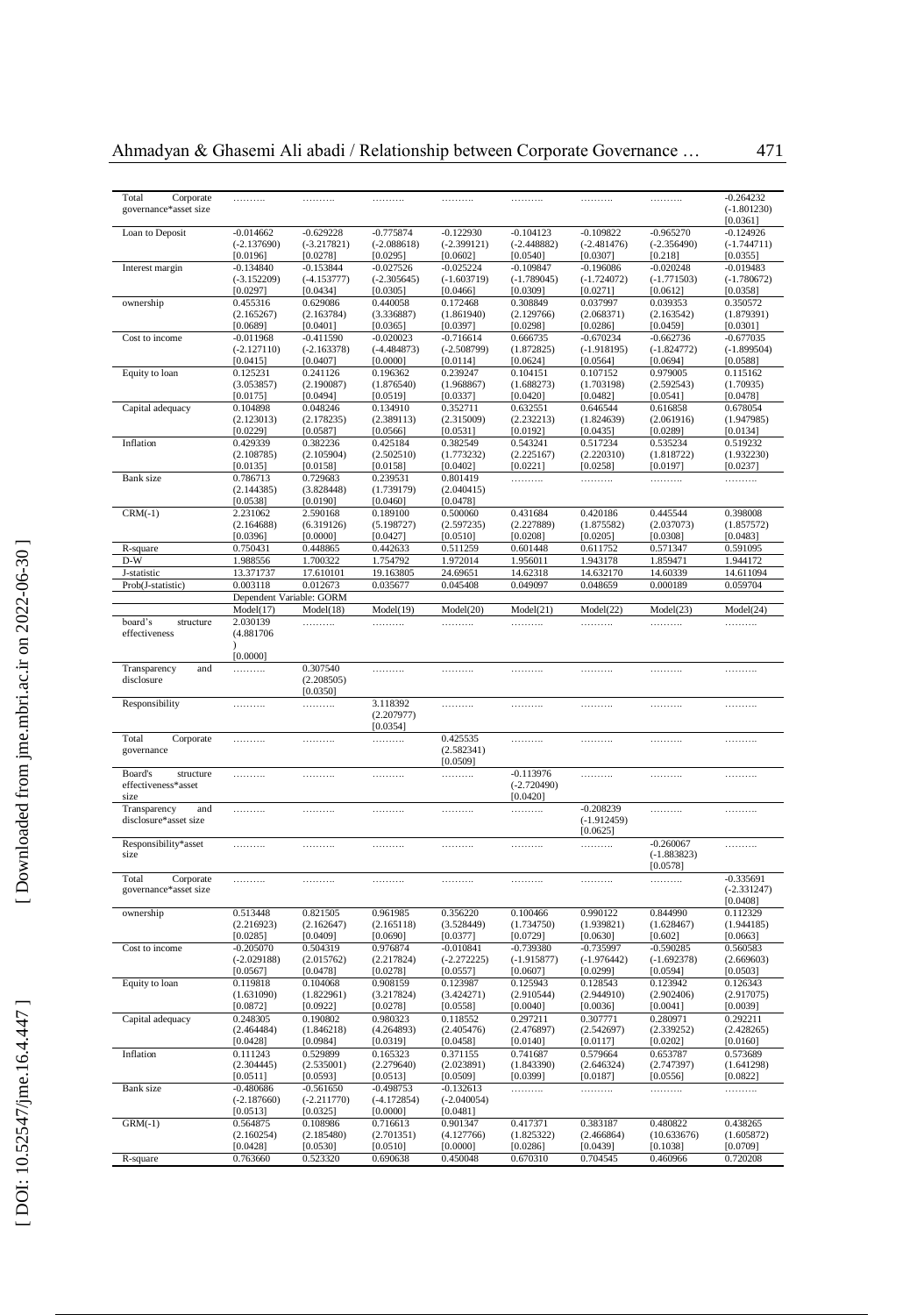| D-W                 | 2.416991              | 988038  | .865865      | 1.943624  | .906687   | 1.913219  | 924177   | 1.982888 |
|---------------------|-----------------------|---------|--------------|-----------|-----------|-----------|----------|----------|
| -statistic          | 2.035763              | .658956 | 12.045419    | 26.081063 | 13.074036 | 12.743099 | .862386  | 3.594959 |
| Prob(J-statistic)   | 0.050006              | ۔016929 | 1236<br>0.03 | 0.005862  | 0.022144  | 0.002875  | 0.001051 | 0.009698 |
| $\sim$<br><b>TN</b> | ÷.<br>$\cdot$ $\cdot$ |         |              |           |           |           |          |          |

*Source*: Research Findings

### **6 Conclusion**

In the financial literature, corporate governance is a set of rules, structures, and procedures that reassure investors to preserve the value of corporate stocks (e.g., Shleifer and Vishny, 1997). Meanwhile, risk management is one of the key aspects of corporate governance in banks.

This paper examines the effect of corporate governance on bank risk management in Iranian banks. To this end, four indicators have been designed for corporate governance using the model of Ghasemi Aliabadi et al (2017). First, the financial ratios approach was used to measure liquidity and credit risk due to the lack of access to data needed to measure liquidity risk and credit risk.

This article's contribution to other articles is: Besides measuring liquidity and credit risk, the Bank's overall risk management is also designed. Given the importance of bank size in corporate governance performance, a dummy variable for bank size is defined. Then, the corporate governance indicators are multiplied on this dummy variable, and its result as an independent variable is entered into the models under consideration. Finally, 24 models are designed to examine the impact of corporate governance on bank risk management.

Other independent variables were selected based on the literature review and their significance. After performing the unit root and cointegration test, we choose the appropriate Panel or pool model with the F -Limmer test. Since the risk management status in the previous period affects the risk management in the current period, this model was estimated by the GMM method.

The results indicate that corporate governance indicators positively correlate with liquidity risk management, credit risk management, and total risk management. According to the T statistic, the board of directors' structure has a more positive effect than others on banks' risk management.

The effect of good corporate governance in terms of bank size is negatively correlated with bank risk management because large banks in Iran have been government -owned or formerly government -owned and are now private. Therefore, these banks are weaker than private banks in terms of corporate governance.

The ownership variable is positively related to risk management because, according to the existing regulations in Iran, private banks are required to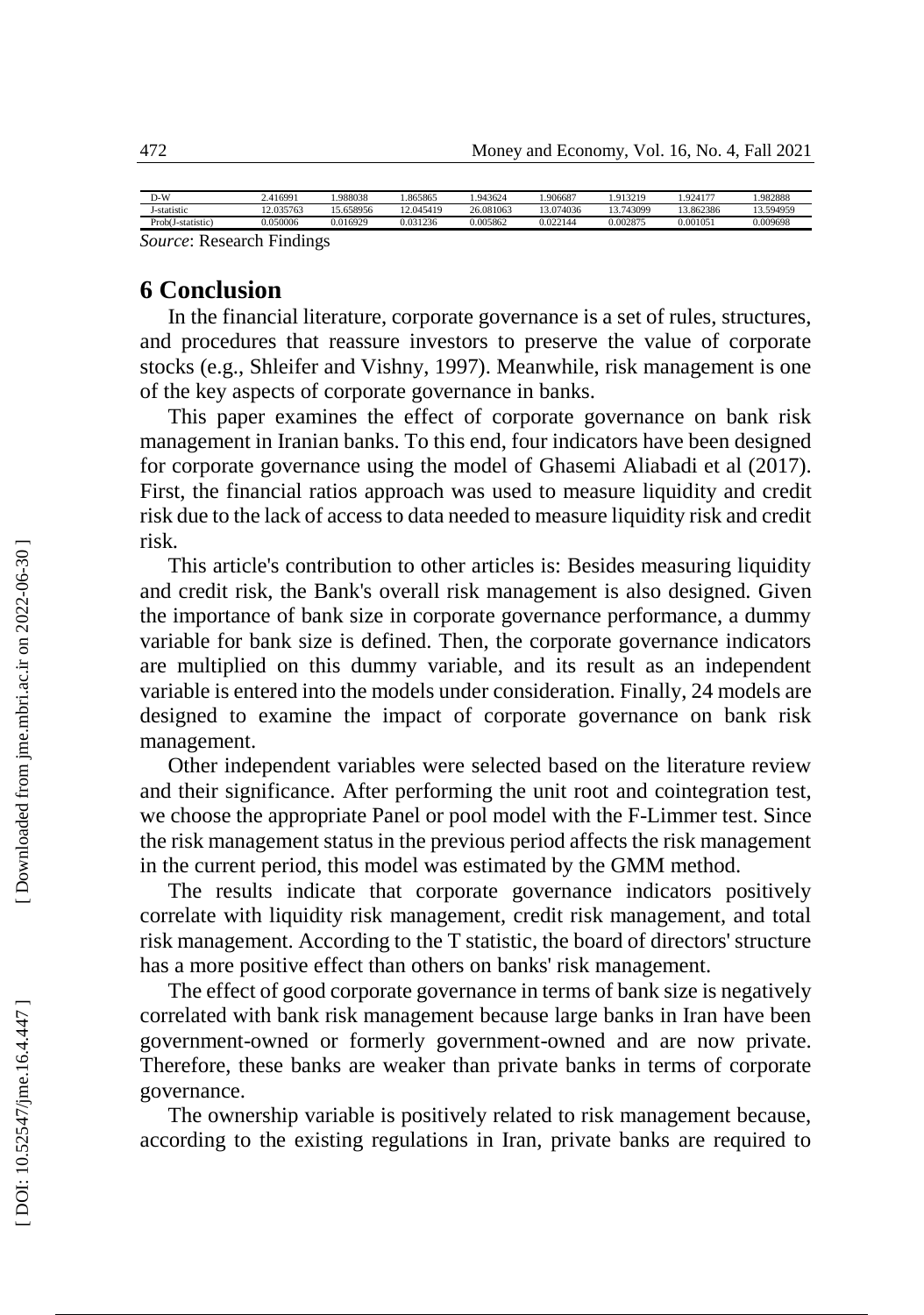comply with corporate governance principles, but there is no regulation for state -owned banks.

The size of banks has an ambiguous relationship with risk management. The larger banks have better liquidity risk management than the smaller ones, but credit risk management decreases with the increasing size of banks. Because large banks are more likely to be affected by government requirements to provide facilities to specific sectors than small ones, they may not be profitable and face greater credit risk due to the provision of large, unsecured facilities.

#### **References**

- Al -Janadi, Y., Abdul Rahman, R., Omar, N. B. (2013 ). Corporate Governance Mechanisms and Voluntary Disclosure in Saudi Arabia. Research Journal of Finance and Accounting Vol.4  $(4):25-35.$
- Acharya, V., Jennifer Carpenter, X. G., Kose, J., Matthew, R., Marti, S., Rangarajan S., & Eitan, Z. (2009). Corporate Governance in the Modern Financial Sector. In Restoring Financial Stability, Acharya, Viral and Matthew Richardson, eds., Hoboken: John Wiley & Sons.
- Ahmadyan, A. & Ghasemi Ali Abadi, M. (2021). "Corporate Governance and Iranian Banking Economic Value Added", *Iranian Journal of Finance* .
- Alexander, C. (2006 ). Managing Debt as Important as Managing Assets. TD Economics Special Report, TD Bank Financial Group, May, www.td.com/economics/special/ ca0515\_debt.pdf.
- Anderson, T.W., Hsiao, Cheng. (1982), Formulation and estimation of dynamic models using panel data, *Journal of Econometrics*, 1982, vol. 18, issue 1, 47 -82
- Anginer, D., Asli, D -K., Harry, H., & Kebin, M. (2013). How Does Corporate Governance Affect Bank Capitalization Strategies ? World Bank Policy Research Working Paper 6636, October.
- Arellano, M., Bond, S. (1991). Some Tests of Specification for Panel Data: Monte Carlo Evidence and an Application to Employment Equations. *The Review of Economic Studies,* Vol. 58, No. 2 (Apr. 1991), pp. 277 -297.
- Arellano, M. and O. Bover. (1995). Another Look at the Instrumental Variable Estimation of Error -Components Models, *Journal of Econometrics,* 68, 29 -51.
- Bai, G., Elyasiani, E. (2011). Bank Stability and Managerial Compensation. (October 26, 2011), *Journal of Banking & Finance ,* 37 (2013) 799 –813. Available at SSRN: https://ssrn.com/abstract=2451136.
- Baltagi, B.H. (2005). Econometric Analysis of Panel Data. 3rd Edition, John Wiley & Sons Inc., New York.
- Basel Committee on Banking Supervision, Bank for International Settlements, Guidelines: Corporate governance principles for banks (Jul. 2015),
	- http://www.bis.org/bcbs/publ/d328.pdf (hereinafter, "2015 Principles").
- Basel Committee on banking supervision, (2005). Compliance and the Compliance Function in Banks, Bank for International Settlement.
- Berger, A., Bjorn I., & Chrisian, R. (2012). The Roles of Corporate Governance in Bank Failures during the Recent Financial Crisis. European Banking Center Discussion Paper 2012 -023.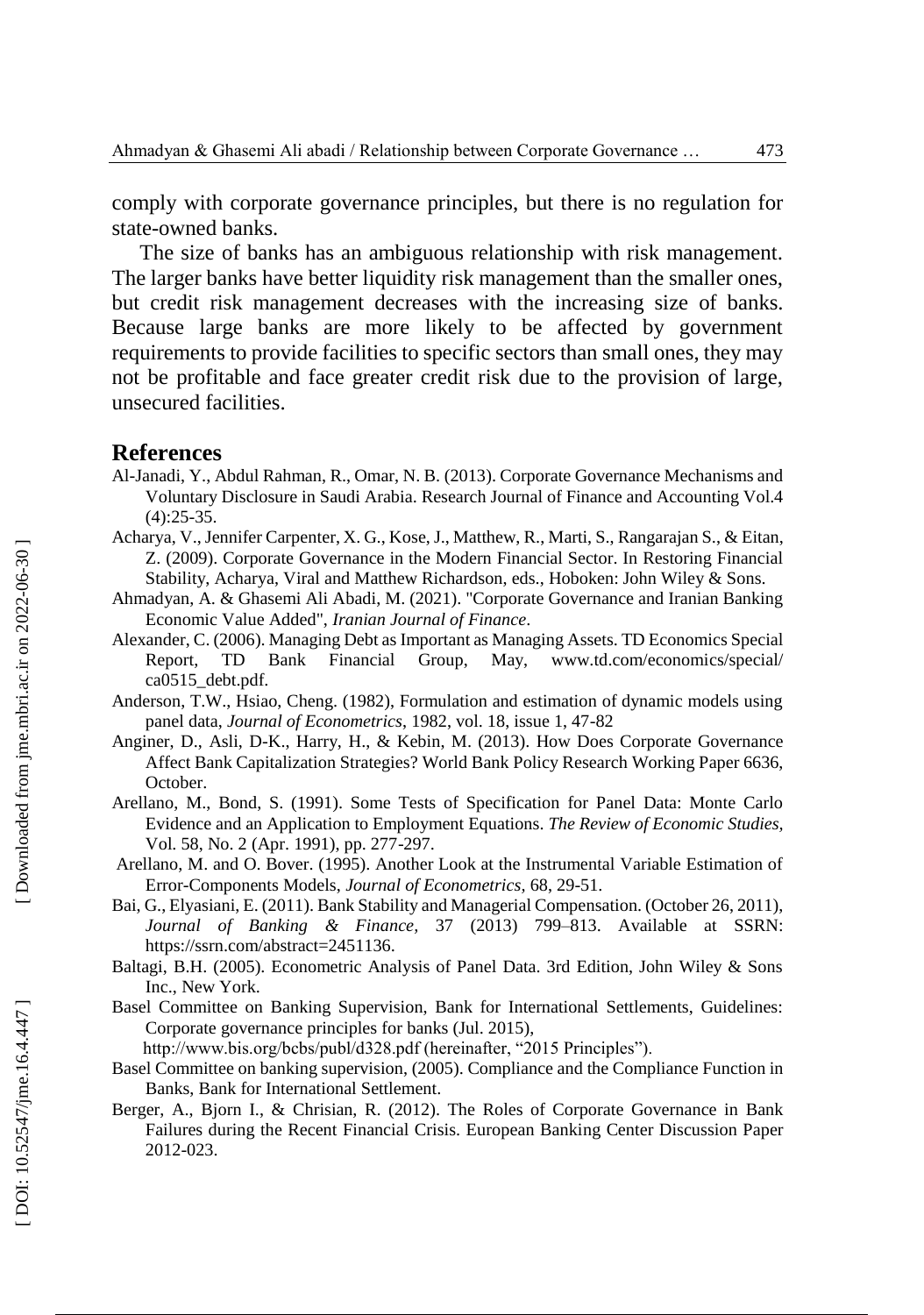- Blundell, R., & Bond, S. (1998). Initial Conditions and Moment Restrictions in Dynamic Panel Data Models. Journal of Econometrics, 87, 115 -143 .
- Brezeanu, P., Subhi Al Essawi, M., Poanta, Dorina., & Badea, L. (2011). Does Corporate Governance Impact Risk Management System ? Heortical and Applied Economics, Vol. XVIII,. No,. 4(557), pp. 49 -64.
- Bunea, M., Dobre, F., Florina Popa, A., & Nicoleta Sahlian, D. (2018). Risk Management, Corporate Governance and Financial Performance of the Banking System in Romania. 12th International Conference on Business Excellence, DOI: 10.2478/picbe -2018 -0018.
- Calomiris Charles W. & Charles, Kahn. (1991). The Role of Demandable Debt in Structuring Optimal Banking Arrangements. *American Economic Review*, 81(3): 497 -513.
- Caprio, G., Leaven, L., Levine, Ross. (2007). Governance and Bank Valuation. *Journal of Financial Intermediation*, Vol. 16, pp. 584 -617.
- Carroll, A. B. 1991. The Pyramid of Corporate Social Responsibility: Toward the Moral Management of Organizational Stakeholders. *[Business Horizons](https://www.researchgate.net/journal/Business-Horizons-0007-6813)* 34(4):39 -48
- Cebenoyan, A. S., Strahan, P. E. (2001). Risk Management, Capital Structure and Lending at Banks. Working Papers 02 -09, Wharton School Center for Financial Institutions, University of Pennsylvania.
- Claessens, S., Simeon Djankov, J. P., Fan, H., Larry H. P. Lang (2002). Disentangling the Incentive and Entrenchment Effects of Large Shareholdings. *Journal of Finance* , 57 (6): 2741 -2771.
- Dechow, P., Sloan, R. and Sweeney, A., 1995. Detecting Earnings Management, *The Accounting Review* 70, pp. 193 -225.
- Demsetz, R., Marc, S., & Philip. S. (1997). Agency Problems and Risk -Taking At Banks. Banking Studies Department, Federal Reserve Bank of New York Working Paper (September).
- El -Masry, Ahmed A., Abdelfattah, Tarek., & Elbahar, E.( 2016). Corporate Governance and Risk Management in GCC Banks. *Corporate Ownership and Control Journal*, Vol. 13, Issue. 3.
- Ellul, Andrew., & Vijay, Y. (2010). Stronger Risk Control, Lower Risk: Evidence from U.S. Bank Holding Companies. *National Bureau of Economic Research Working Paper 16178.*
- Fahlenbrach, R.., Prilmeier, R., & Stuz, Rene M. (2012). This Time Is the Same: Using Bank Performance in 1998 to Explain Bank Performance during the Recent Financial Crisis. The Journal of finance, 67(6), 2139 -2185.
- Fahlenbrach, R., and Rene, S. (2011). Bank CEO Incentives and the Credit Crisis. *Journal of Financial Economics*, 99:11 -26.
- Fisher, R. A. (1932). Statistical Methods for Research Workers, Oliver & Boyd, Edinburgh, 4th Edition.
- Johansen, S. (1988), "Statistical Analysis of Cointegration Vectors", *Journal of Economic*  and Control 12, 231‐254.
- Fosberg, RH. , Nelson, MR.(1999). Leadership Structure and Firm Performance. *International Review of Financial Analysis*, vol. 8, no. 1, pp.83 -96.
- Garci-a-Marco, T & Robles-Fernández, M. Dolores. (2008). Risk-taking Behavior and Ownership in the Banking Industry: The Spanish Evidence. *Journal of Economics and Business*, Elsevier, vol. 60(4), pages 332 -354.
- Ghasemi Aliabadi, M; Shakeri, A. & Nassiri Aghdam, A. (2017). Introducing a Model to Measure the Corporate Governance Index in Usury -free Banking. Journal of money and economy, Vol. 12, No. 1, Winter 2017. Pp. 55 -71.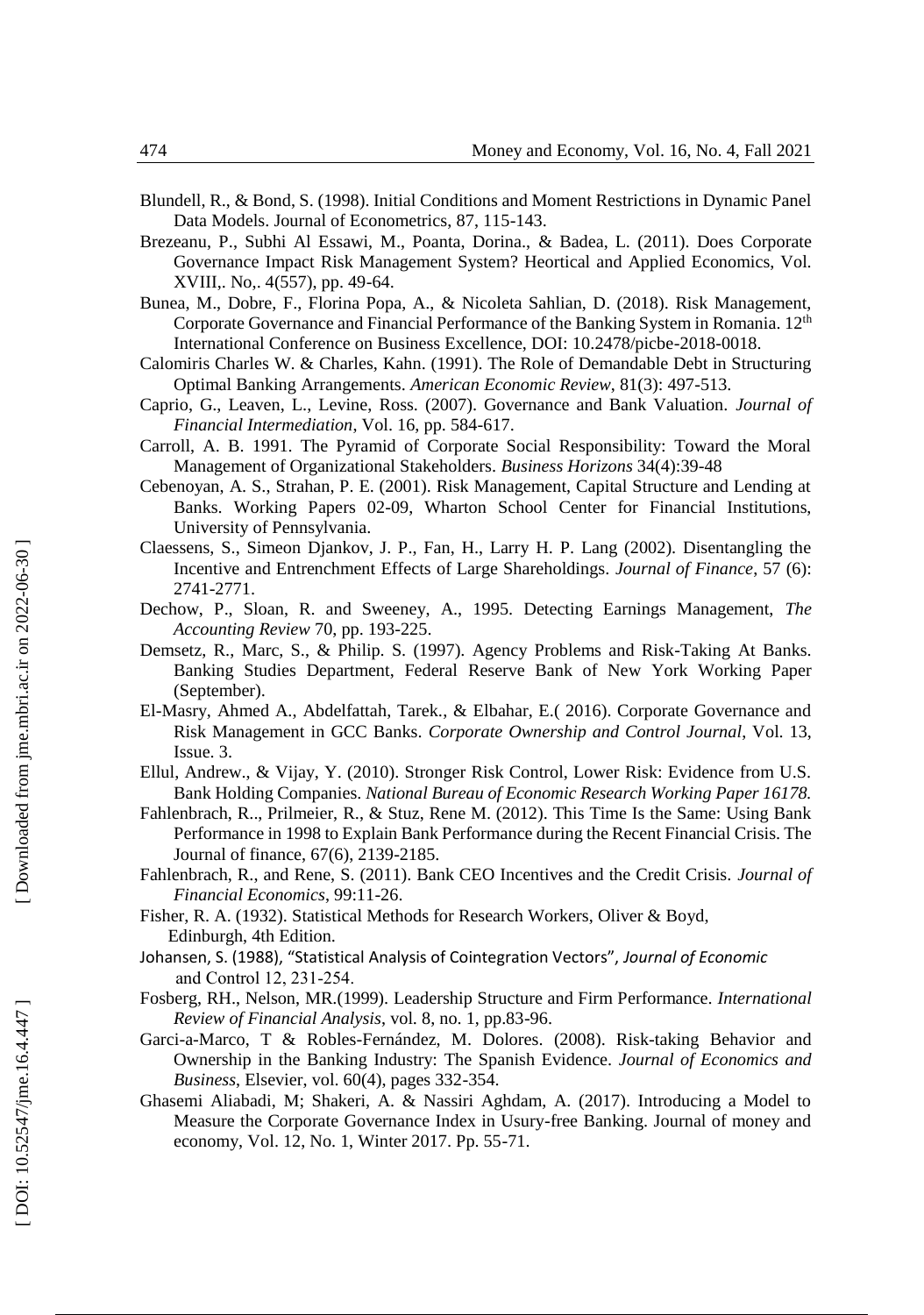- Ghasemi Aliabadi, Mehdi; Shakeri, Abbass and Nassiri Aghdam, Ali, (2017). Introducing a model to measure the Corporate Governance Index in Usury -free Banking. *Journal of money and economy*, Vol. 12, No. 1, Winter 2017. Pp. 55 -71.
- Gorton, G, and Rosen, R. ( 1995 ). Corporate Control, Portfolio Choice, and Decline of Banking. *Journal of Finance*, 1995, Vol. 50, Issue 5, 1377 -1420.
- Holderness, C. G., Randall S. K., and Dennis P. S. (1999). Were the Good Old Days That Good? Changes in Managerial Stock Ownership since the Great Depression. *Journal of Finance*, 54(2): 435 -69.
- Im, K. S., M. H. Pesaran, and Y. Shin. (2003). Testing for Unit Roots in Heterogeneous Panels. *Journal of Econometrics ,* 115: 53 –74.
- Ingley, C., & Walt, N.V. (2008). Risk Management and Board Effectiveness. *International Studies of Management & Organization*. Vol. 38, Issue, 3.
- Jensen, Michael C and Meckling, W. (1976). Theory of the Firm: Managerial Behavior, Agency Costs, and Ownership Structure. *Journal of Financial Economics*, 3(4): 305 -360.
- Johansen, S. (2000). Modeling of Co -integration in the vector autoregressive model. Econometric modeling, 17(3), 359 -373.
- Kao, C. (1999). Spurious Regression and Residual -based Tests for Cointegration in Panel Data*. Journal of Econometrics*, 90, 1-44.
- Keasey, K., S. Thompson and M. Wright (eds.), (2005), Corporate Governance: Accountability, Enterprise and International Comparisons. London: Wiley.
- Kirkpatrick, M. (2009). The Corporate Governance Lessons from the Financial Crisis. *Financial Market Trends*, N 96, 1 -30.
- Laeven, L., and Levine, R. (2009). Bank Governance, Regulation, and Risk Taking. *Journal of Financial Economics*, 93: 259 -275.
- Lestari S, Lis; Chandrarin, G., & Assih, P . (2018). Effect of Ownership Structure and Corporate Governance to Risk Management and Implications Ontario Banking Performance. *Journal of Business and Management,* Vol. 20,. Issue 7. Ver. III, PP. 11 -21.
- Levine, R. (1997). Financial Development and Economic Growth: View and Agenda' *Journal of Economic Literature*, 35, 688 - 726.
- Levin, A., C. -F. Lin, and C. -S. J. Chu. (2002). Unit root tests in panel data: Asymptotic and finite-sample properties. Journal of Econometrics, 108: 1-24.
- Levine, Ross. (2004). Finance and Growth: Theory and Evidence. NBER Working Paper, 10766, National Bureau of Economic Research.
- Luo, Y. & Salterio, S. E. (2014) Governance Quality in a "Comply or Explain" Governance Disclosure Regime. Corporate Governance: An International Review, Vol. 22, No. 6, pp. 460 -481.
- Mak, YT& Kusnadi, Y. (2004). Size Really Matters Further Evidence on the Negative Relationship between Board Size and Firm Value', *Pacific -Basin Finance Journal*, vol. 12, no.1, pp. 1 -18.
- Mehran, H., Alan, M., & Shapiro, J. (2011). Corporate Governance and Banks: What Have We Learned from the Financial Crisi s ? Federal Reserve Bank of New York Staff Report No. 502, June.
- Merton, R. (1977) An Analytical Derivation of the Cost of Deposit Insurance and Loan Guarantees: An Application of Modern Option Pricing Theory. *Journal of Banking and Finance,* 1, 3 -11.
- Morgan, D., (2002) . 'Rating Banks: Risks and Uncertainty in an Opaque Industry, *American Economic Review*, 92, 874 -888.